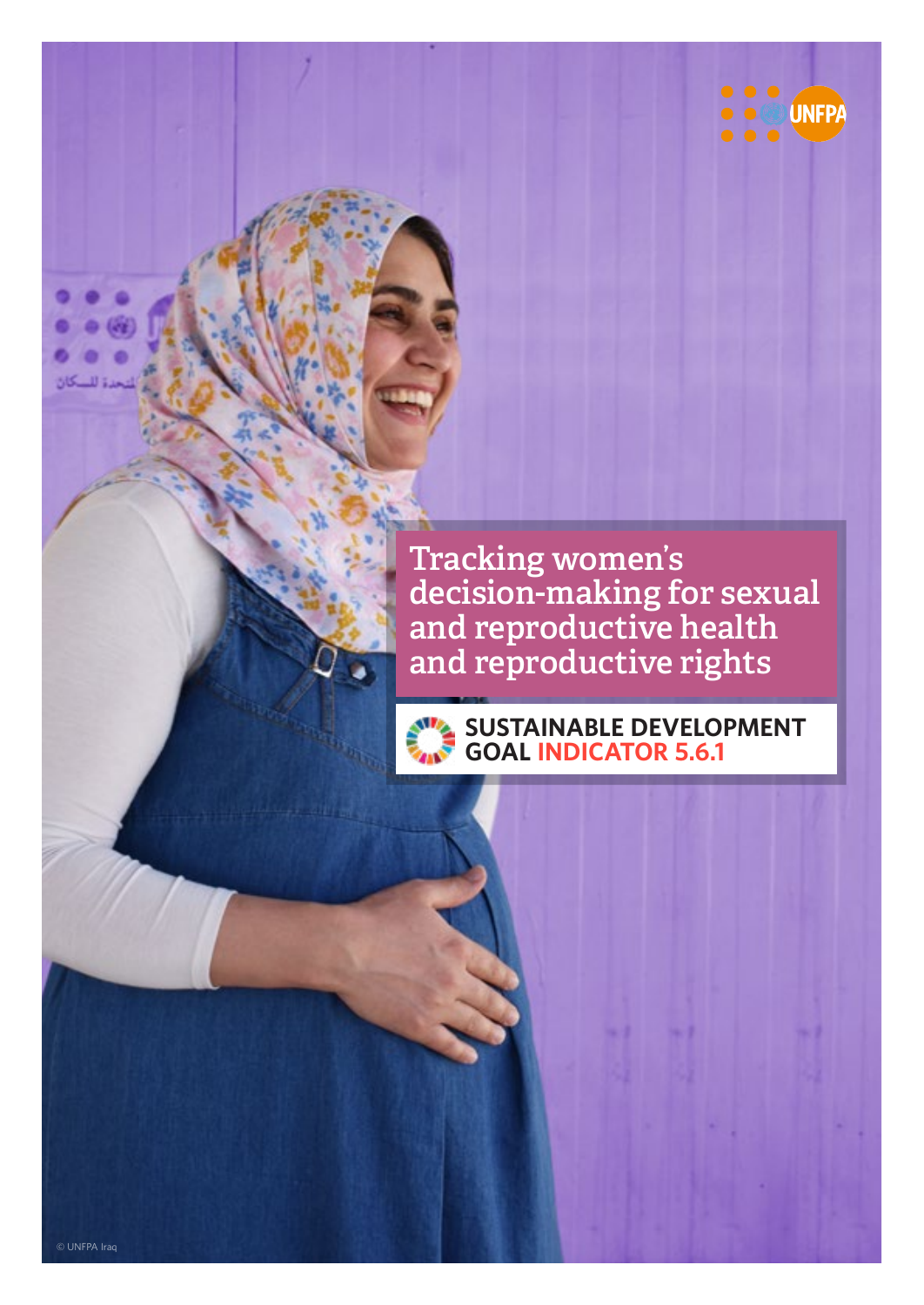*The Sustainable Development Goals mark tremendous progress in addressing women's sexual and reproductive health and reproductive rights. For the first time, an international development framework includes not only targets on services (Targets 3.1 and 3.7), but also targets that address the barriers and human rightsbased dimensions (Target 5.6). Target 5.6 on universal access is measured by two indicators designed to complement each other (Indicators 5.6.1 and 5.6.2).* 

# **GOAL 5:** ACHIEVE GENDER EQUALITY AND EMPOWER ALL WOMEN AND GIRLS

*TARGET 5.6:* **Ensure universal access to sexual and reproductive health and reproductive rights as agreed in accordance with the Programme of Action of the International Conference on Population and Development and the Beijing Platform for Action and the outcome documents of their review conferences**

# **INDICATOR 5.6.1: Proportion**

**of women** aged 15-49 who **make their own informed decisions** regarding sexual relations, contraceptive use and reproductive health care.

**INDICATOR 5.6.2: Number of countries with laws and regulations**  that guarantee full and equal access to women and men aged 15 years and older to sexual and reproductive health care, information and education<sup>1</sup>.

Combined, they provide a comprehensive picture of key dimensions of sexual and reproductive health and reproductive rights, measuring women's ability to make her own decisions on contraceptive use, reproductive health care and sexual relations, as well as the legal and regulatory environment. This allows a complementary examination of whether a country has a positive enabling legal and normative framework, and whether its provisions go the last mile to empower all women and girls.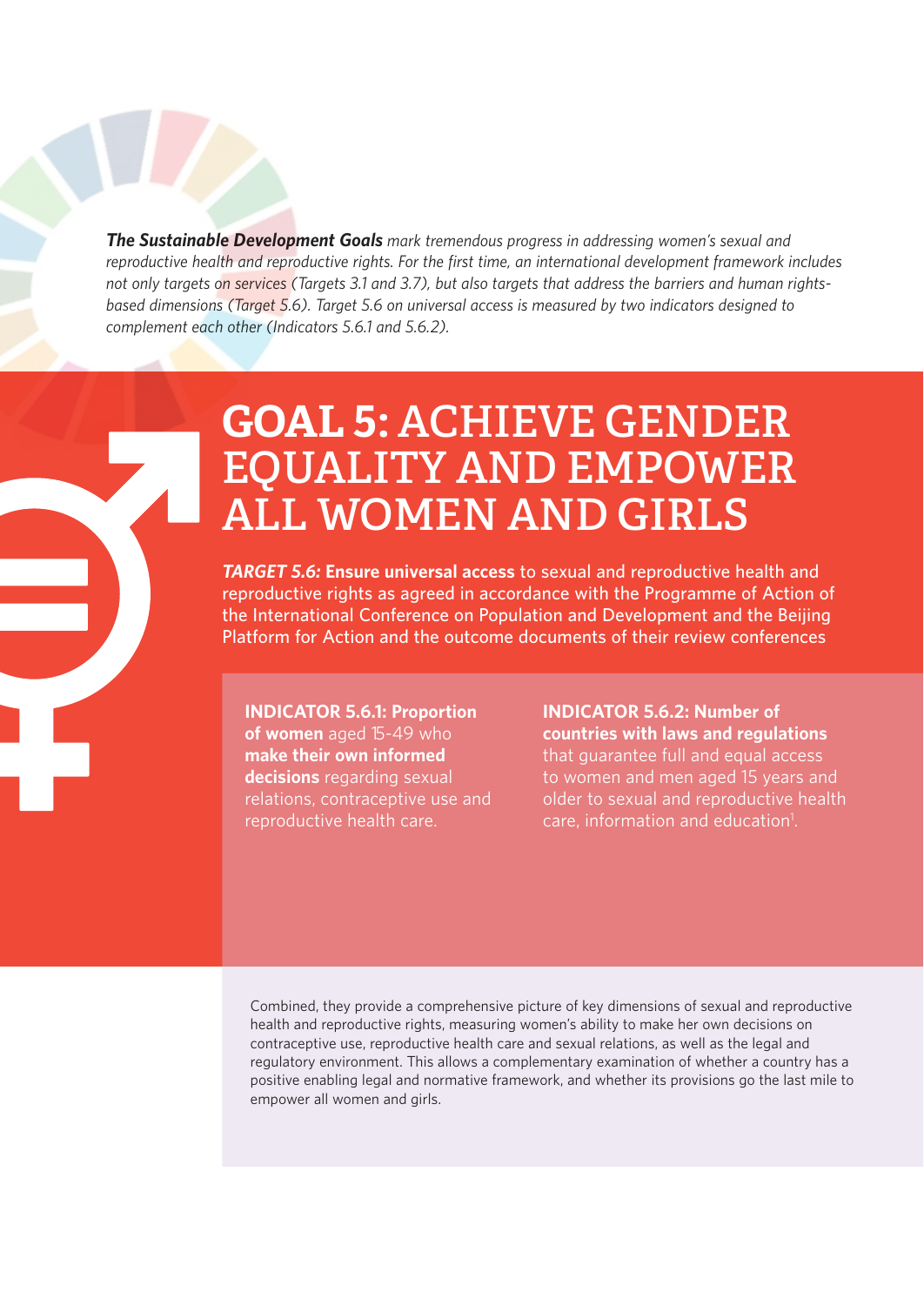

Only women who assert that they make their own decisions in three key areas are considered to have autonomy in reproductive health decision-making and empowered to exercise their reproductive rights. Three questions are used in this composite indicator to assess women's autonomy:

# Reproductive health care  $\Box$  Contraceptive use  $\Box$  Sexual relations

**Who usually makes decisions about health care for yourself?**

- **You**
- Your husband/partner • **You and your husband/partner**
- **jointly**  • Someone else

**Who usually makes the decision on whether or not you should use contraception?**

- **Mainly respondent**
- Mainly husband/partner
- **Joint decision**
- Other, specify

**Can you say no to your husband/ partner if you do not want to have sexual intercourse?** 

- **Yes**
- No
- Depends/not sure



© UNFPA



**1**

Until recently, the indicator captured results for married and in-union women and adolescent girls of reproductive age (15–49 years old) who are using any type of contraception. In the next phase of the national Demographic and Health Survey (DHS–7) and later rounds, the questionnaire will be extended to respondents whether they are using contraception or not. One limitation of the data is that unmarried women and girls are not included.

As of early 2020, a total of 57 countries, the majority in sub-Saharan Africa, have at least one survey with data on all three questions necessary for calculating Indicator 5.6.1. Broader data sources are needed and efforts to increase data coverage are underway. Current data on the indicator are derived from the DHS and efforts are being made to include the Multiple Indicator Cluster Surveys (MICS), the Generation and Gender Survey (GGS) and other country-specific surveys.

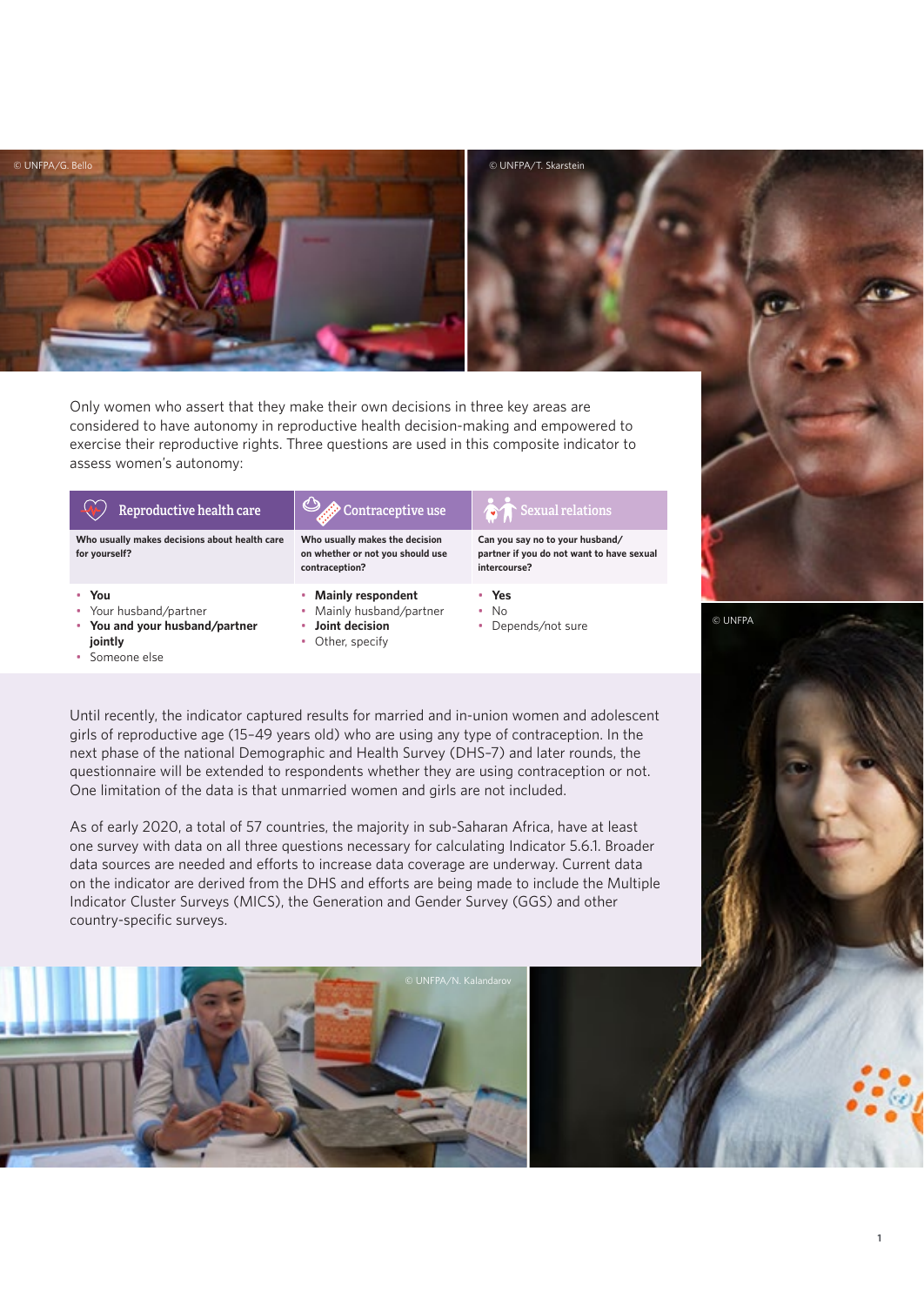# Levels in women's decision-making regarding sexual and reproductive health

Only 55 per cent of married or in-union women aged 15 to 49 make their own decisions regarding sexual and reproductive health and rights, based on data from 57 countries. Data thus far reveal large disparities among regions<sup>2</sup>, from less than 40 per cent empowered in Middle Africa and Western Africa to nearly 80 per cent in some countries in Europe, South-eastern Asia, and Latin America and the Caribbean. Analysis of the three sub-indicators shows that while women seem to have the most autonomy in deciding to use contraception, with 91 per cent empowered, only three in four women can decide on their own health care or say no to sex.

Dynamics in sexual and reproductive health decision-making vary substantially across regions. In Southern Africa, 92 per cent of married or in-union women make decisions on their health care and 75 per cent can say no to sex. In comparison, in Middle Africa, 50 per cent of women make decisions of their health care, and close to 80 per cent can say no to sex. Although In Eastern Asia and South-eastern Asia, and Latin America and the Caribbean over 85 per cent of women are able to make at least one of the three types of decisions, only three in four can make decisions for all of them. In summary, gaps still exist in women's autonomy, even where high levels of individual decision-making are observed in some dimensions.

The levels in women's decision-making regarding sexual and reproductive health care greatly varied across countries. Among the 57 countries with data, Ecuador has the highest level, at 87 per cent, followed by the Philippines and Ukraine where 81 per cent of married or in-union women decide on sexual and reproductive health care for themselves. Mali, Niger and Senegal are among the countries with the lowest levels, where less than 10 per cent of married or in-union women participate in the decisions on sexual and reproductive health care (figure 2).

**Figure 1. Proportion of women aged 15-49 years who make their own decisions regarding sexual and reproductive health and rights (including deciding on their own health care, deciding on the use of contraception; and can say no to sex); by SDG region, most recent data 2007-2018.** 



**Notes:** The number of countries with comparable survey data included in the regional aggregations is presented in parentheses.

Source: United Nations Population Fund, global databases, 2020. Based on the Demographic and Health Surveys (DHS), Multiple Indicator Cluster Surveys (MICS) and other national surveys conducted in the 2007-2018 period.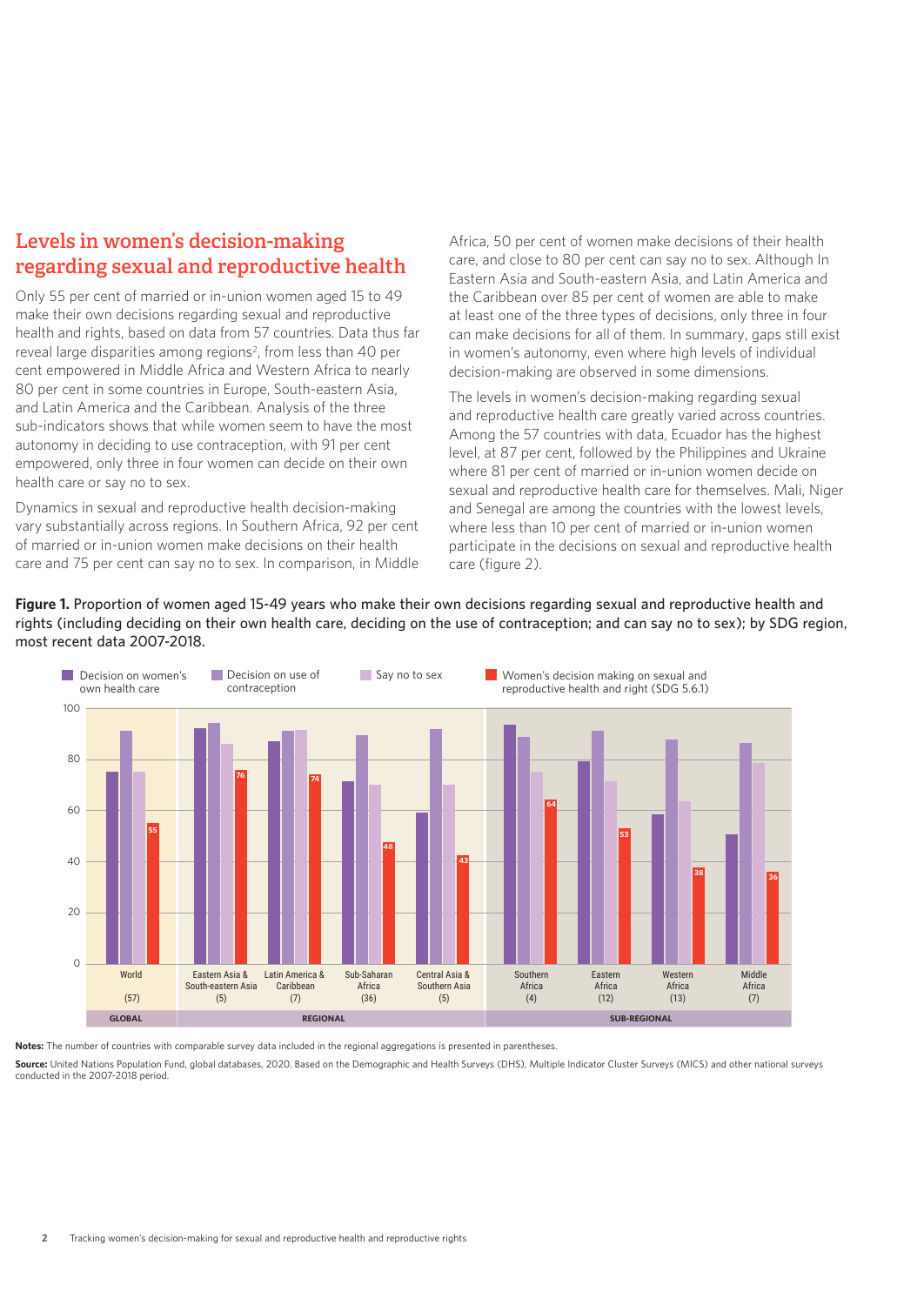**Figure 2. Proportion of women aged 15-49 years who make their own decisions regarding sexual and reproductive health and rights (including deciding on their own health care, deciding on the use of contraception; and can say no to sex); by country, most recent data 2007-2018.** 

| <b>SDG</b><br>Region                        | Country                                                                                                                                                                                                                                                                                                                                                                                                                                                                       | Decision-making on women's<br>own health care                                                                                                                                                                                                                                                                                                                                                                                                                                                                                                                                                                                                                                             | Decision-making on use<br>of contraceptive                                                                                                                                                                                                                                                                                                                 | Say no to sex                                                                                                                                                                                                               | <b>Women's decision-making</b><br>on sexual and reproductive<br>health and right (SDG 5.6.1)                                                                                                                                                                                                                                                                                                                                                                                                                                                                                                                                                                                 |
|---------------------------------------------|-------------------------------------------------------------------------------------------------------------------------------------------------------------------------------------------------------------------------------------------------------------------------------------------------------------------------------------------------------------------------------------------------------------------------------------------------------------------------------|-------------------------------------------------------------------------------------------------------------------------------------------------------------------------------------------------------------------------------------------------------------------------------------------------------------------------------------------------------------------------------------------------------------------------------------------------------------------------------------------------------------------------------------------------------------------------------------------------------------------------------------------------------------------------------------------|------------------------------------------------------------------------------------------------------------------------------------------------------------------------------------------------------------------------------------------------------------------------------------------------------------------------------------------------------------|-----------------------------------------------------------------------------------------------------------------------------------------------------------------------------------------------------------------------------|------------------------------------------------------------------------------------------------------------------------------------------------------------------------------------------------------------------------------------------------------------------------------------------------------------------------------------------------------------------------------------------------------------------------------------------------------------------------------------------------------------------------------------------------------------------------------------------------------------------------------------------------------------------------------|
| <b>Central Asia</b><br>and Southern<br>Asia | Kyrgyzstan<br>Maldives<br>Nepal<br>Pakistan<br>Tajikistan                                                                                                                                                                                                                                                                                                                                                                                                                     | $\overline{94}$<br>$\blacksquare$ 88<br><b>59</b><br>$\overline{58}$<br>$\blacksquare$ 54                                                                                                                                                                                                                                                                                                                                                                                                                                                                                                                                                                                                 | $\sqrt{95}$<br>$-93$<br>85<br> 94<br>83                                                                                                                                                                                                                                                                                                                    | 85<br>71<br>91<br>64<br>60                                                                                                                                                                                                  | $\blacksquare$<br>$\overline{58}$<br>■48<br>$\blacksquare$ 40<br>$\blacksquare$ 33                                                                                                                                                                                                                                                                                                                                                                                                                                                                                                                                                                                           |
| Eastern Asia<br>and South-eastern<br>Asia   | Cambodia<br>Mongolia<br>Myanmar<br>Philippines<br>Timor-Leste                                                                                                                                                                                                                                                                                                                                                                                                                 | 191<br>85<br>85<br>$\overline{197}$<br>$\Box$ 94                                                                                                                                                                                                                                                                                                                                                                                                                                                                                                                                                                                                                                          | 89 <br> 84<br>$-98$<br>94<br>94                                                                                                                                                                                                                                                                                                                            | $-93$<br>80<br>81<br>88<br> 44                                                                                                                                                                                              | 176<br>63<br>$\blacksquare$ 68<br>$\blacksquare$ 81<br>$\blacksquare$ 40                                                                                                                                                                                                                                                                                                                                                                                                                                                                                                                                                                                                     |
| Latin America<br>and the<br>Caribbean       | Dominican Republic<br>Ecuador<br>Guatemala<br>Guyana<br>Haiti<br>Honduras<br>Panama                                                                                                                                                                                                                                                                                                                                                                                           | 88 <br>$\blacksquare$ 100<br>177<br>$\overline{\phantom{0}}$ 92<br>178<br>$\overline{84}$<br>$\sqrt{94}$                                                                                                                                                                                                                                                                                                                                                                                                                                                                                                                                                                                  | 92<br>92<br> 91<br> 90 <br>$-93$<br>88<br>89                                                                                                                                                                                                                                                                                                               | 93<br>95<br>89<br>83<br>80<br>94<br>95                                                                                                                                                                                      | $\blacksquare$<br>$\blacksquare$ 87<br>65<br>$\blacksquare$ 71<br>59<br>70<br>179                                                                                                                                                                                                                                                                                                                                                                                                                                                                                                                                                                                            |
| Northern America<br>and Europe              | Albania<br>Ukraine                                                                                                                                                                                                                                                                                                                                                                                                                                                            | $\blacksquare$ 93<br>$\overline{1}98$                                                                                                                                                                                                                                                                                                                                                                                                                                                                                                                                                                                                                                                     | 84<br>$-95$                                                                                                                                                                                                                                                                                                                                                | 84<br>86                                                                                                                                                                                                                    | 169<br> 81                                                                                                                                                                                                                                                                                                                                                                                                                                                                                                                                                                                                                                                                   |
| Sub-Saharan<br>Africa                       | Angola<br>Benin<br><b>Burkina Faso</b><br>Burundi<br>Cameroon<br>Chad<br>Comoros<br>Congo<br>Côte d'Ivoire<br>Democratic Republic of the Congo<br>Eswatini<br>Ethiopia<br>Gabon<br>Gambia<br>Ghana<br>Guinea<br>Kenya<br>Lesotho<br>Liberia<br>Madagascar<br>Malawi<br>Mali<br>Mozambique<br>Namibia<br>Niger<br>Nigeria<br>Rwanda<br>São Tomé and Príncipe<br>Senegal<br>Sierra Leone<br>South Africa<br>Togo<br>Uganda<br>United Republic of Tanzania<br>Zambia<br>Zimbabwe | $\blacksquare$ 77<br>$\blacksquare$ 55<br>132<br>$\blacksquare$ 72<br>$\blacksquare$ 48<br>$\blacksquare$ 47<br>$\blacksquare$ 47<br>41<br>$\blacksquare$ 43<br>$\blacksquare$ 47<br>$\blacksquare$ 72<br>$\blacksquare$ 85<br>$\blacksquare$ 60<br>$\blacksquare$ 71<br>$\overline{\phantom{0}}$ 82<br>$\overline{61}$<br> 81<br>$\overline{191}$<br>$\blacksquare$ 83<br>$\blacksquare$ 90<br>170<br>$\blacksquare$ 22<br>$\overline{17}$<br>$\blacksquare$ 91<br>$\overline{21}$<br>168<br>$\blacksquare$ 84<br>$\overline{169}$<br>$\blacksquare$ 31<br>$\blacksquare$ 60<br>$\overline{95}$<br>$\blacksquare$ 47<br>$\overline{75}$<br>$\blacksquare$ 66<br>176<br>$\blacksquare$ 87 | 90 <br>$\blacksquare$ 90<br>91<br>94<br>$\blacksquare$ 89<br>$-81$<br>71<br> 87<br>82<br>85<br>89<br>$-94$<br> 90<br>84<br>$-90$<br>85<br>89<br>$-93$<br> 89<br>93<br>$\overline{\phantom{0}}$ 93<br>177<br>$-85$<br>83<br>177<br>$\overline{\phantom{0}}$ 90<br>$-98$<br>78<br> 85<br>82<br>$\overline{89}$<br>$\sqrt{84}$<br>$-93$<br> 89<br>83<br>$-93$ | 85<br>62<br>62<br>63<br>89<br>$-63$<br>47<br>$-71$<br>67<br>74<br>74<br>53<br>86<br>64<br>72<br>55<br>77<br>71<br>92<br> 88<br>70<br>31<br>67<br>94<br>35<br>70<br>83<br>79<br>19<br>79<br>75<br>75<br>87<br>76<br>71<br>72 | $\sqrt{62}$<br>$\blacksquare$ 36<br>$\blacksquare$ 20<br>$\blacksquare$ 44<br>$\blacksquare$ 38<br>$\blacksquare$ 27<br>$\blacksquare$<br>$\blacksquare$ 27<br>$\blacksquare$ 25<br>$\blacksquare$ 31<br>49<br>$\blacksquare$ 45<br>$\blacksquare$ 48<br>$\blacksquare$ 41<br>$\blacksquare$ 52<br>$\blacksquare$ 29<br>156<br>$\sqrt{61}$<br>$\blacksquare$ 67<br>$\blacksquare$ 74<br>147<br>$\overline{\phantom{0}}$ 8<br>$\blacksquare$ 49<br>171<br>$\overline{\phantom{0}}$ 7<br>■46<br>170<br>$\blacksquare$ 46<br>$\blacksquare$<br>$\blacksquare$ 40<br>$\blacksquare$ 65<br>30<br>$\blacksquare$ 62<br>$\blacksquare$ 47<br>$\blacksquare$ 47<br>$\blacksquare$ 60 |
| Western Asia<br>and Northern<br>Africa      | Armenia<br>Jordan                                                                                                                                                                                                                                                                                                                                                                                                                                                             | $\blacksquare$ 97<br>$\blacksquare$ 94<br>$\mathbf 0$<br>20<br>40<br>60<br>80<br>100                                                                                                                                                                                                                                                                                                                                                                                                                                                                                                                                                                                                      | 89<br>$-93$<br>$\mathbf 0$<br>20<br>100<br>40<br>60<br>80                                                                                                                                                                                                                                                                                                  | 75<br>69<br>20<br>60<br>80 100<br>$\mathbf 0$<br>40                                                                                                                                                                         | 66<br>$\blacksquare$ 61<br>60<br>$\mathbf 0$<br>20<br>40<br>80<br>100                                                                                                                                                                                                                                                                                                                                                                                                                                                                                                                                                                                                        |

**Source:** United Nations Population Fund, global databases, 2020. Based on the Demographic and Health Surveys (DHS), Multiple<br>Indicator Cluster Surveys (MICS) and other national surveys conducted in the 2007-2018 period.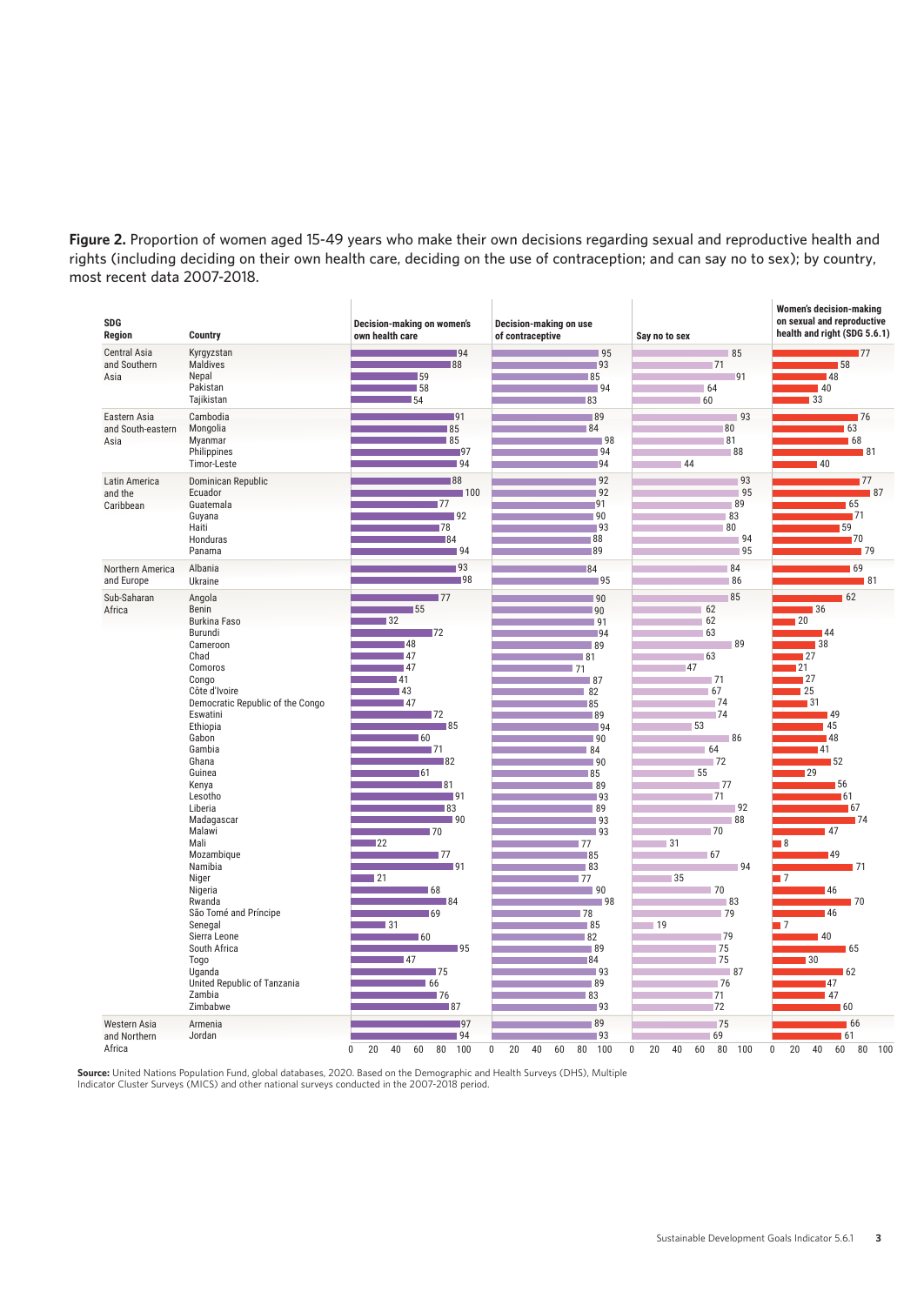# Leaving no one behind

The 2030 Agenda for Sustainable Development elevates as a core principle the objective to "leave no one behind." Leaving no one behind will require the use of disaggregated data, to allow an in-depth look at trends across different population groups. Overall, older women, more educated women, women living in urban areas, and women living in the wealthier households are more likely to make their own decisions.3

Variations are found at the national level for each type of decision. In some countries such as Jordan, Tajikistan and Zimbabwe, older women are more likely to have the ability

to say no to sex; while in other countries such as Comoros, Ethiopia and Guinea, older women are less likely to have the ability say no to sex (figure 3.a). In contrast, older women are more likely to make their own decisions on their health care in almost all of the countries with data available (figure 3.c). More consistent disadvantages among less educated women, women living in poorer households, and women living in rural areas are found in the vast majority of the countries across all three components of the indicator.

To leave no one behind, it is important to know if the situation of the most vulnerable is improving, regardless of where they

## **FIGURE 3 – AGE GROUP**

0 5 10 15 20 25 30 35 40 45 50 55 60 65 70 75 80 85 90 95 100 Kyrgyzstan Namibia Kenya Myanmar Lesotho Haiti Rwanda ozambique Liberia Gambia Zimbabwe Ghana Maldives São Tomé and Príncipe Uganda Ethiopia Burundi Swaziland Nigeria Tajikistan Malawi Tanzania Pakistan Gabon Benin Sierra Leone Cameroon Nepal Togo Guinea Democratic Republic of the Congo Côte d'Ivoire Congo Senegal Burkina Faso Niger Mali Angola Chad Comoros **COUNTRY** 15-19 20-24 25-29 30-34 35-39 40-44 45-49

**Figure 3.a Decision-making on women's own health care, by age, select countries, per cent**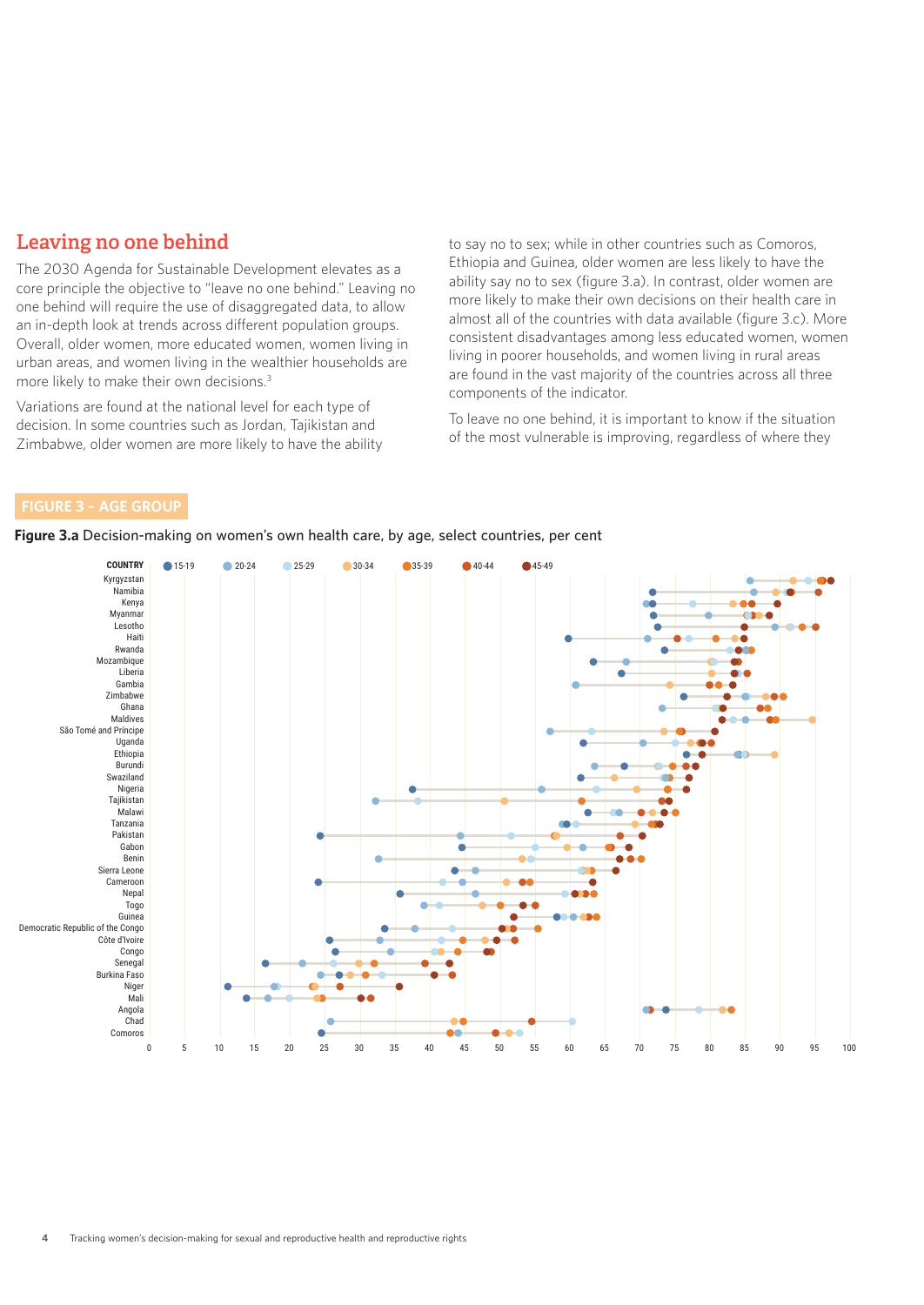live. Substantial variations at the sub-national level are observed in a number of countries. In Pakistan, over half married or in-union women living in the province of Sindh and Islamabad Capital Territory (ICT) make their own decisions on health care, compared with approximately 10 per cent of their peers living in FATA and Balochistan. Similarly, in Mozambique, over 70 per cent women living in Maputo and Inhambane have autonomy in health care decision-making, compared with less than 10 per cent of women living in Tete (figure 7.a).

Data on each core element reflect the enormous heterogeneity of access to sexual and reproductive health education and services, and to reproductive rights. To achieve the Goal by 2030, unnecessary legal, medical, clinical and regulatory barriers to the utilization of sexual and reproductive health services must be removed, and changes in social norms and government policies that allow women and girls to fully exercise their reproductive rights must be prioritized.





#### **Figure 3.c Say no to sex, by age group, select countries, per cent**



Source: United Nations Population Fund, global databases, 2020. Based on the Demographic and Health Surveys (DHS), Multiple Indicator Cluster Surveys (MICS) and other national surveys conducted in the 2007-2018 period.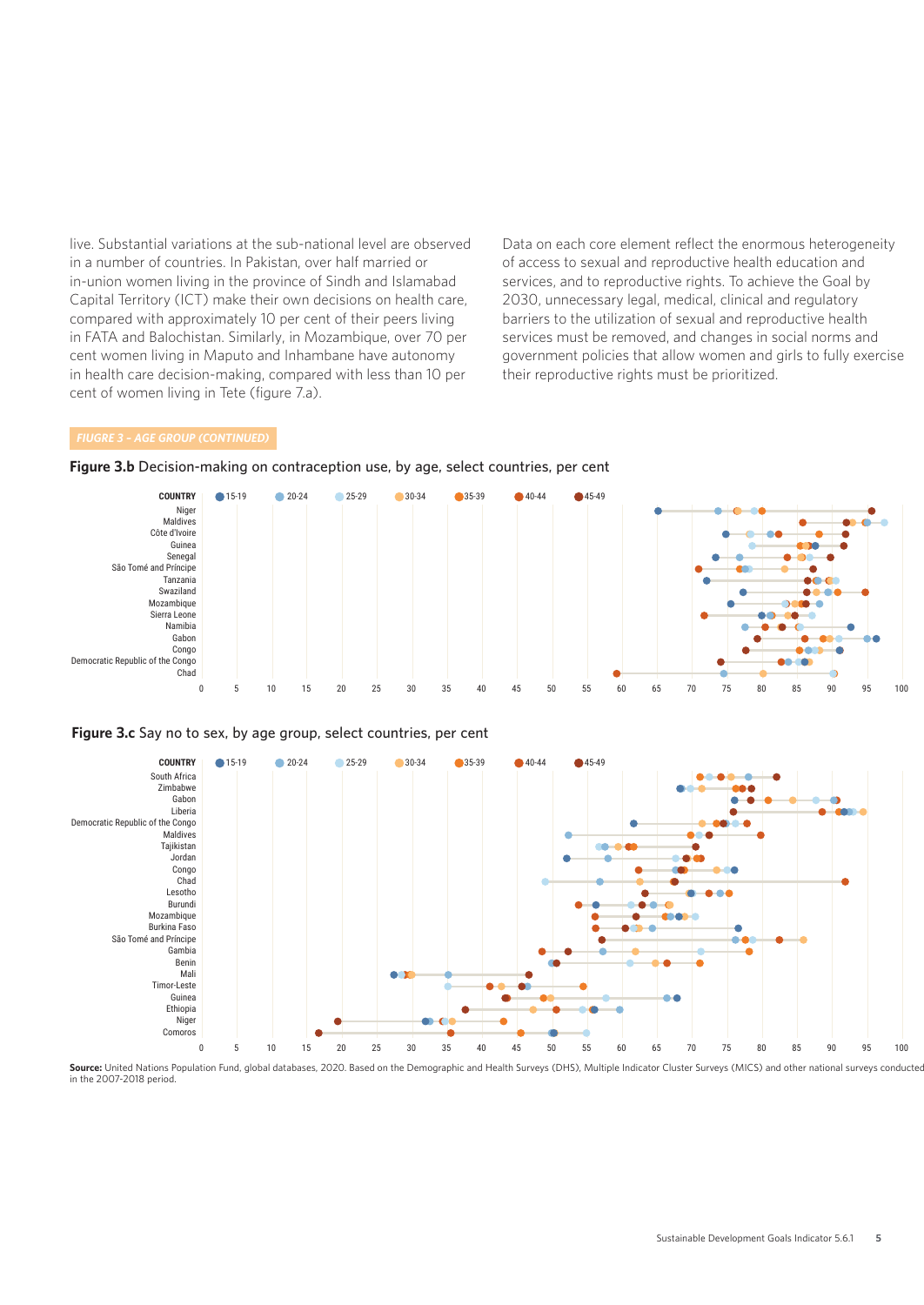# **FIGURE 4 – HIGHEST LEVEL OF EDUCATION**



**Figure 4.a Decision-making on women's own health care, by women's level of education, select countries, per cent**

**Figure 4.b Decision-making on contraception use, by women's level of education, select countries, per cent**



*To achieve the Goal by 2030, unnecessary legal, medical, clinical and regulatory barriers to the utilization of sexual and reproductive health services must be removed.*

**6** Tracking women's decision-making for sexual and reproductive health and reproductive rights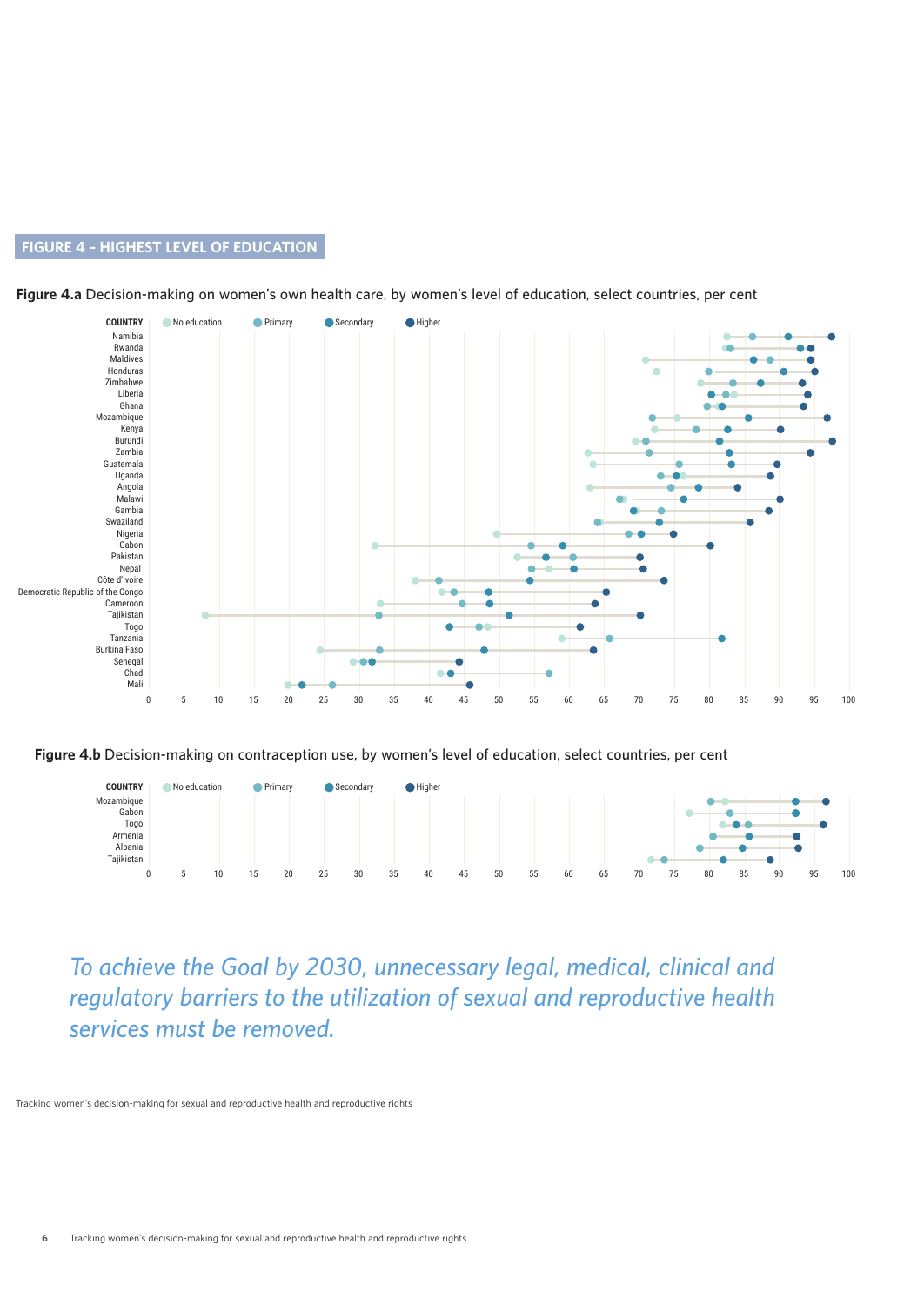# *FIGURE 4 – HIGHEST LEVEL OF EDUCATION (continued)*

### **Figure 4.c Say no to sex, by women's level of education, select countries, per cent**



**Source:** United Nations Population Fund, global databases, 2020.<br>Based on the Demographic and Health Surveys (DHS), Multiple<br>Indicator Cluster Surveys (MICS) and other national surveys<br>conducted in the 2007-2018 period.

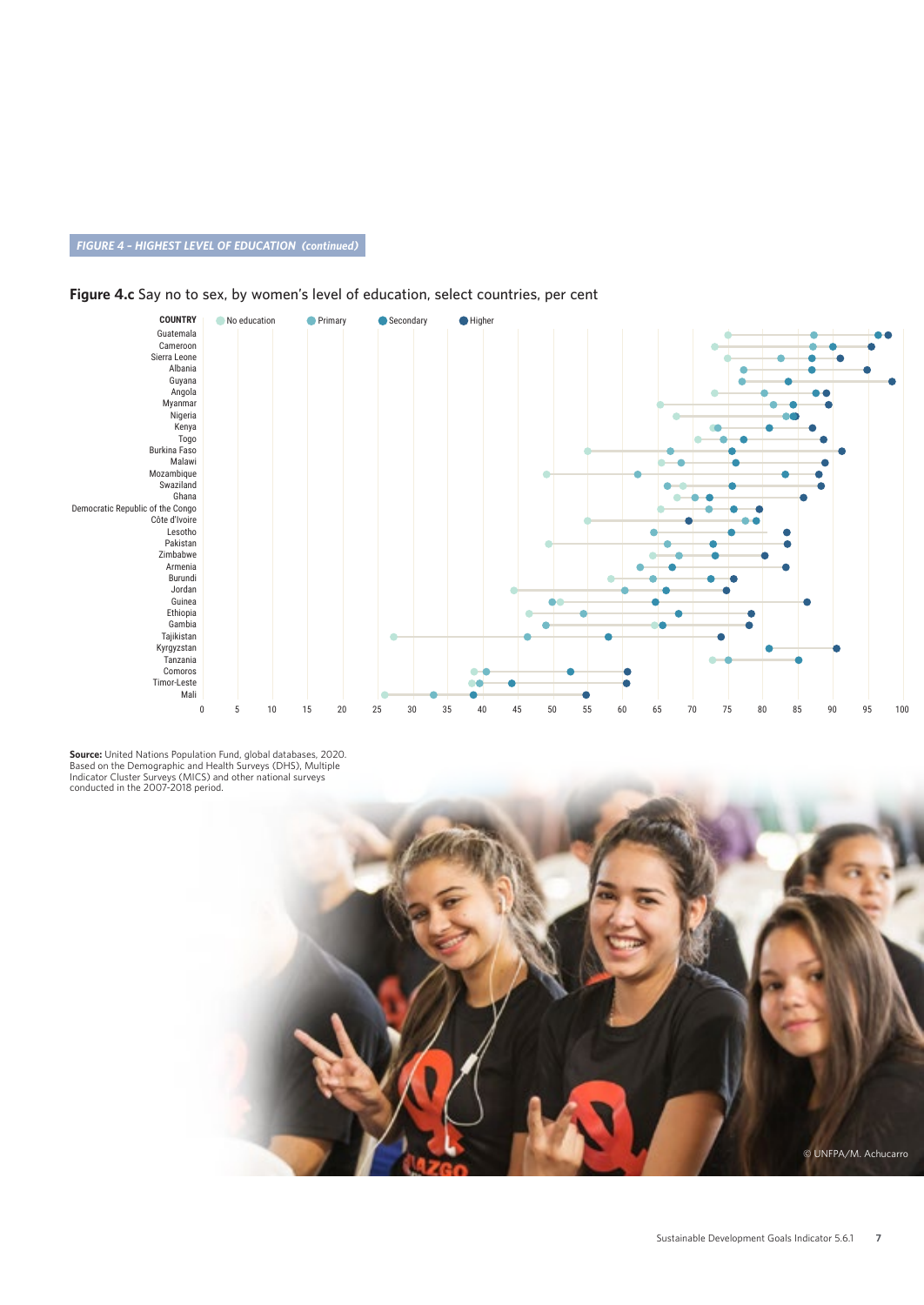# **FIGURE 5 – HOUSEHOLD WEALTH**





**Figure 5.b Decision-making on contraception use, by household wealth, select countries, per cent** 



#### **Figure 5.c Say no to sex, by household wealth, select countries, per cent**



**Source:** United Nations Population Fund, global databases, 2020. Based on the Demographic and Health Surveys (DHS), Multiple Indicator Cluster Surveys (MICS) and other national surveys<br>conducted in the 2007-2018 period.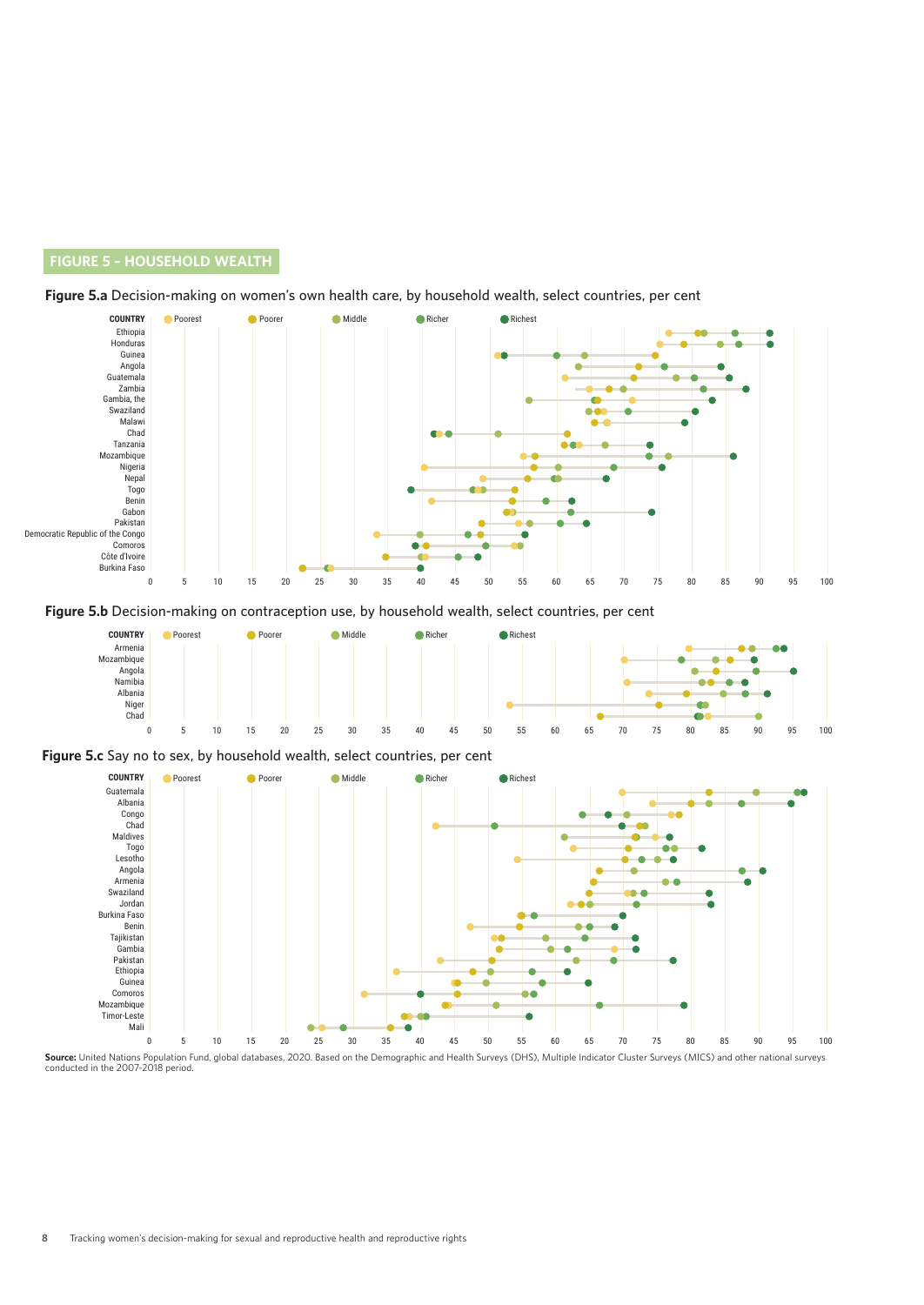# **FIGURE 6 – PLACE OF RESIDENCE**





## **Figure 6.b Decision-making on contraception use, by place of residence, select countries, per cent**

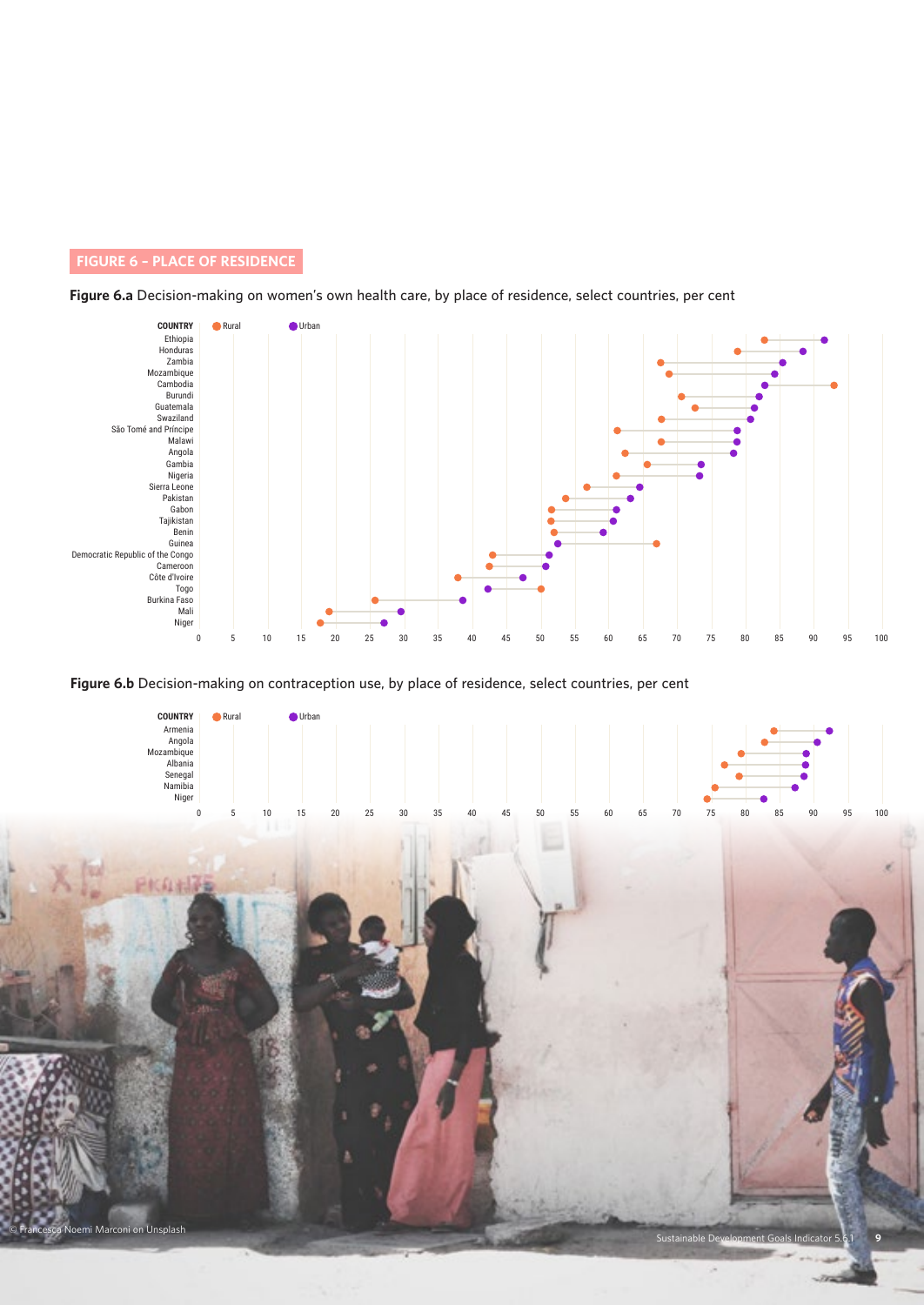#### *INDICATOR 6 – PLACE OF RESIDENCE (continued)*

### **Figure 6.c Say no to sex, by place of residence, select countries, per cent**



**Source:** United Nations Population Fund, global databases, 2020. Based on the Demographic and Health Surveys (DHS), Multiple Indicator Cluster Surveys (MICS) and other national surveys conducted in the 2007-2018 period.

# Quantifying who is left behind

The majority of the following factors are significantly associated with a woman making her own decision on sexual relations, use of contraception and her own health care: age, age at first marriage, education level, wealth, exposure to media, place of residence and region of the world. Increasing levels of education has the greatest effect on women's decision-making on sexual and reproductive health and reproductive rights. Receiving at least some primary education provides a boost to women's autonomy; women who have some primary education are 38 per cent more likely (95%CI[1.33-1.44]) to meet the Indicator 5.6.1 criteria than those who do not receive any education.

In general, as women increase in age, they are more likely to make their own decisions. The greatest gains are seen as women move

through their 20s up to 34 years of age. After 35 years of age, women still are much more likely than those between 15–19 years old to achieve autonomy, but it appears that the effect levels off.

Higher levels of wealth<sup>4</sup> had an effect on women's autonomy, although not as large as education. In fact, there was no significant difference between the poorest and next poorer wealth quintiles. Having first married at age 18 or older had a slight but significant effect, compared with those who were married before 18 (OR:1.06;95%CI[1.05-1.10]) as did having some weekly media exposure to newspaper, television or radio (OR:1.12; 95%CI[1.09- 1.16]). However, living in a rural or urban setting did not seem to have an effect on women's decision-making regarding their sexual and reproductive health and rights.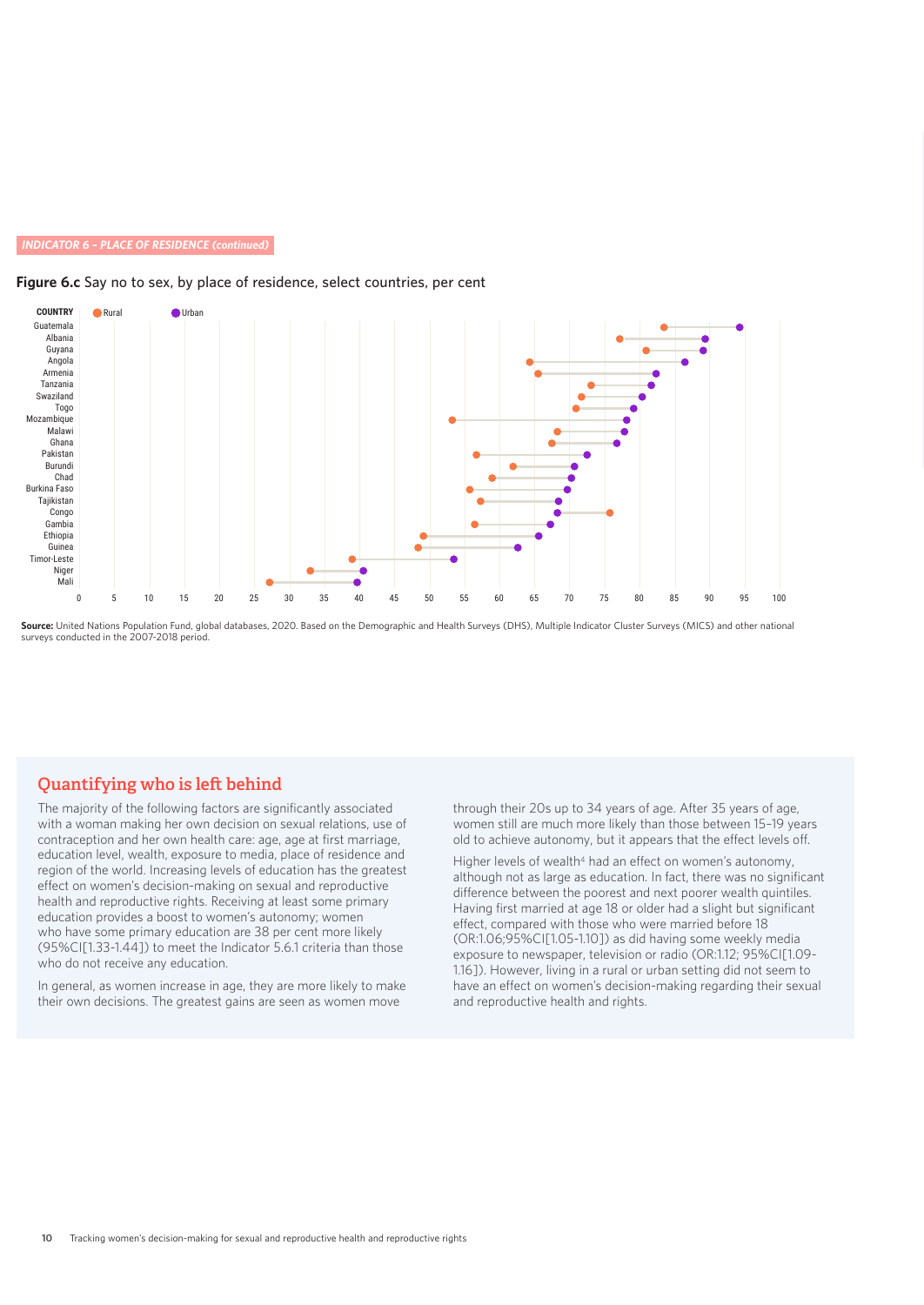# **FIGURE 7 – SUB-NATIONAL LEVEL**

**Figure 7.a Women's decision-making on sexual and reproductive health and rights (SDG 5.6.1), at the sub-national level, per cent**

5 SURFRIGHTH

**Note:** The boundaries shown on this map do not imply the expression of any opinion<br>whatsoever on the part of the United Nations Population Fund concerning the legal status of<br>any country, territory, city or area or of its

© Veronique de Viguerie/Gett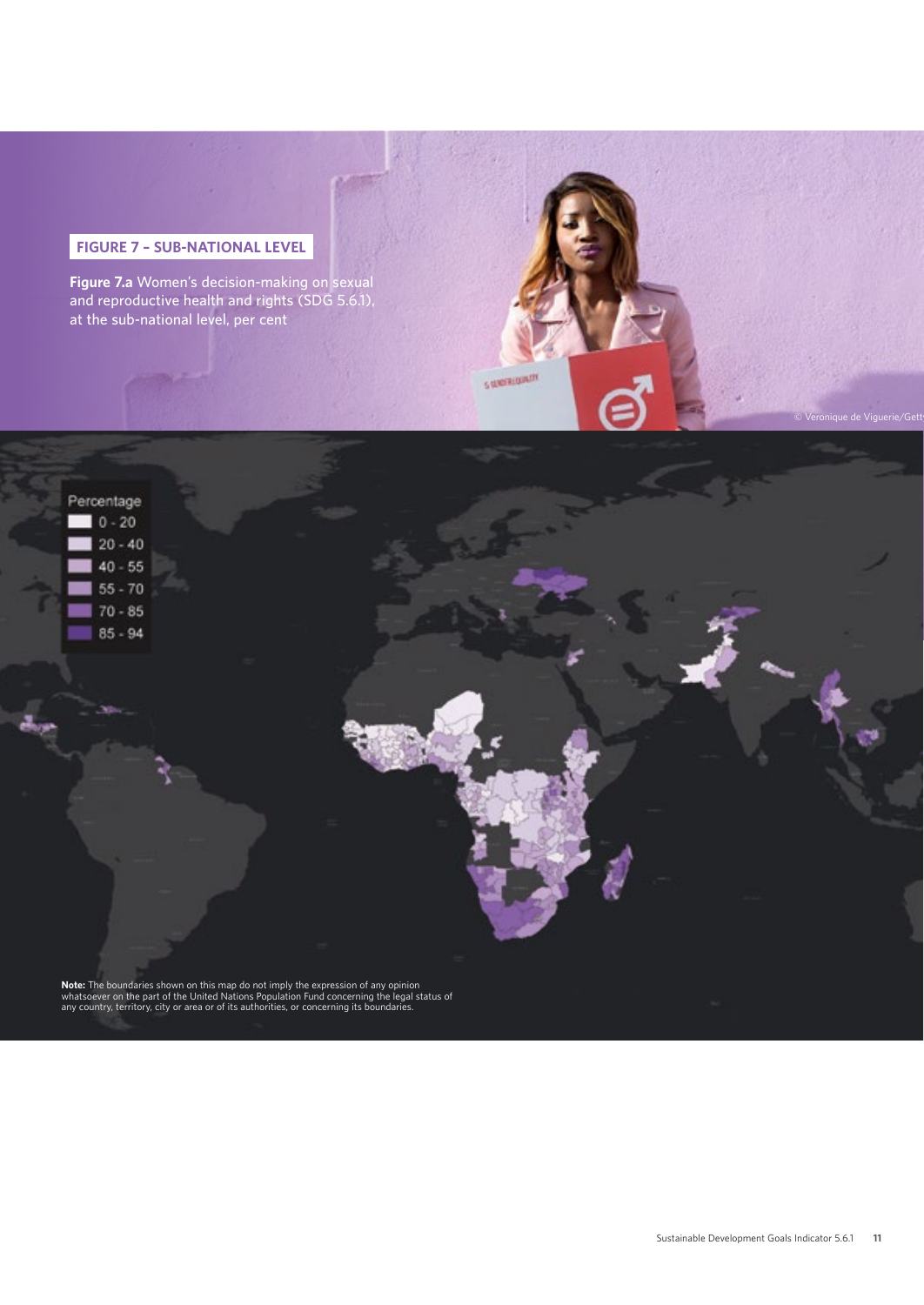# *FIGURE 7 – SUB-NATIONAL LEVEL (continued)*

### **Figure 7.b**

**Decision-making on women's own health care; decision making on use of contraceptive; decision making on sexual relations, at the sub-national level, per cent**



**Note:** The boundaries shown on this<br>map do not imply the expression of<br>any opinion whatsoever on the part<br>of the United Nations Population<br>Fund concerning the legal status of<br>any country, territory, city or area or<br>of its

**Source:** United Nations Population<br>Fund, global databases, 2020. Based<br>on the Demographic and Health<br>Surveys (DHS), Multiple Indicator<br>Cluster Surveys (MICS) and other<br>national surveys conducted in the<br>2007-2018 period.

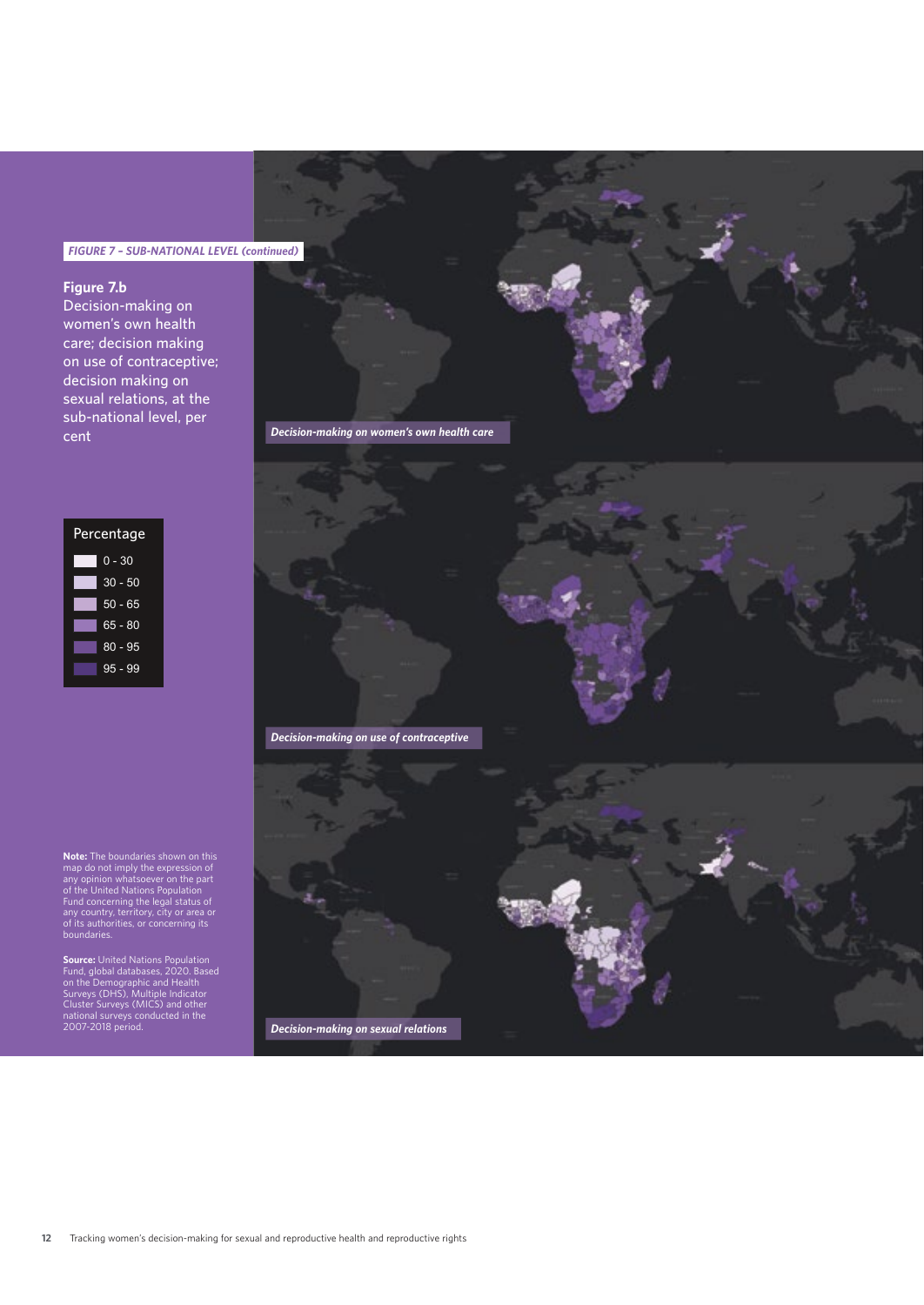# What are the links with Indicator 5.6.1 and other development outcomes?

Meeting the Indicator 5.6.1 criteria is associated with better reproductive health knowledge and outcomes. as women who met this indicator are more likely to be able to identify how to prevent HIV, have the number of prenatal visits recommended by the World Health Organization, and have their most recent delivery with a skilled birth attendant (figure 8). There also appears to be significant associations between meeting Indicator 5.6.1 and gender-equal outcomes. Women who meet the three criteria are more likely to own their home and land (alone or jointly with their partner), be currently working and have health insurance coverage. They are also significantly less likely to have ever experienced intimate partner violence.

**The high level of women who are NOT able to make their own decisions** on their sexual and reproductive health and rights highlights the urgent need for policies and programmes to focus not only on the provision of services but to address women's autonomy. Doing so will not only impact sexual and reproductive health outcomes, but contribute to achieving the broader 2030 Agenda and the Sustainable Development Goals.



### **Table 1. Proportion of women with desired reproductive health outcomes, by SDG 5.6.1 Status**

| <b>HEALTH OUTCOME</b>                                                                                       | <b>Number</b><br>of cases | <b>Meets</b><br><b>SDG561</b> | Does not<br>meet SDG561 |
|-------------------------------------------------------------------------------------------------------------|---------------------------|-------------------------------|-------------------------|
| Proportion of women who identify condom use AND having a single sexual partner to<br>prevent HIV infection* | 126.056                   | 78.8%                         | 70.3%                   |
| Comprehensive HIV Knowledge*                                                                                | 118.801                   | 38.6%                         | 32.7%                   |
| Proportion of women with at least 4 prenatal visits with last pregnancy*                                    | 83.398                    | 71.7%                         | 61.1%                   |
| Proportion of women with at least 8 prenatal visits with last pregnancy*                                    | 83.398                    | 23.7%                         | 12.7%                   |
| Proportion of women whose most recent baby weighed at least 2500g at birth*                                 | 67.078                    | 92.2%                         | 90.8%                   |
| Proportion of women with skilled birth attendance at last delivery*                                         | 66.231                    | 78.8%                         | 70.1%                   |
| Proportion of women with skilled birth attendance at any delivery*                                          | 66.234                    | 80.3%                         | 72.7%                   |

\* Pearson's chi-squared test, p<0.001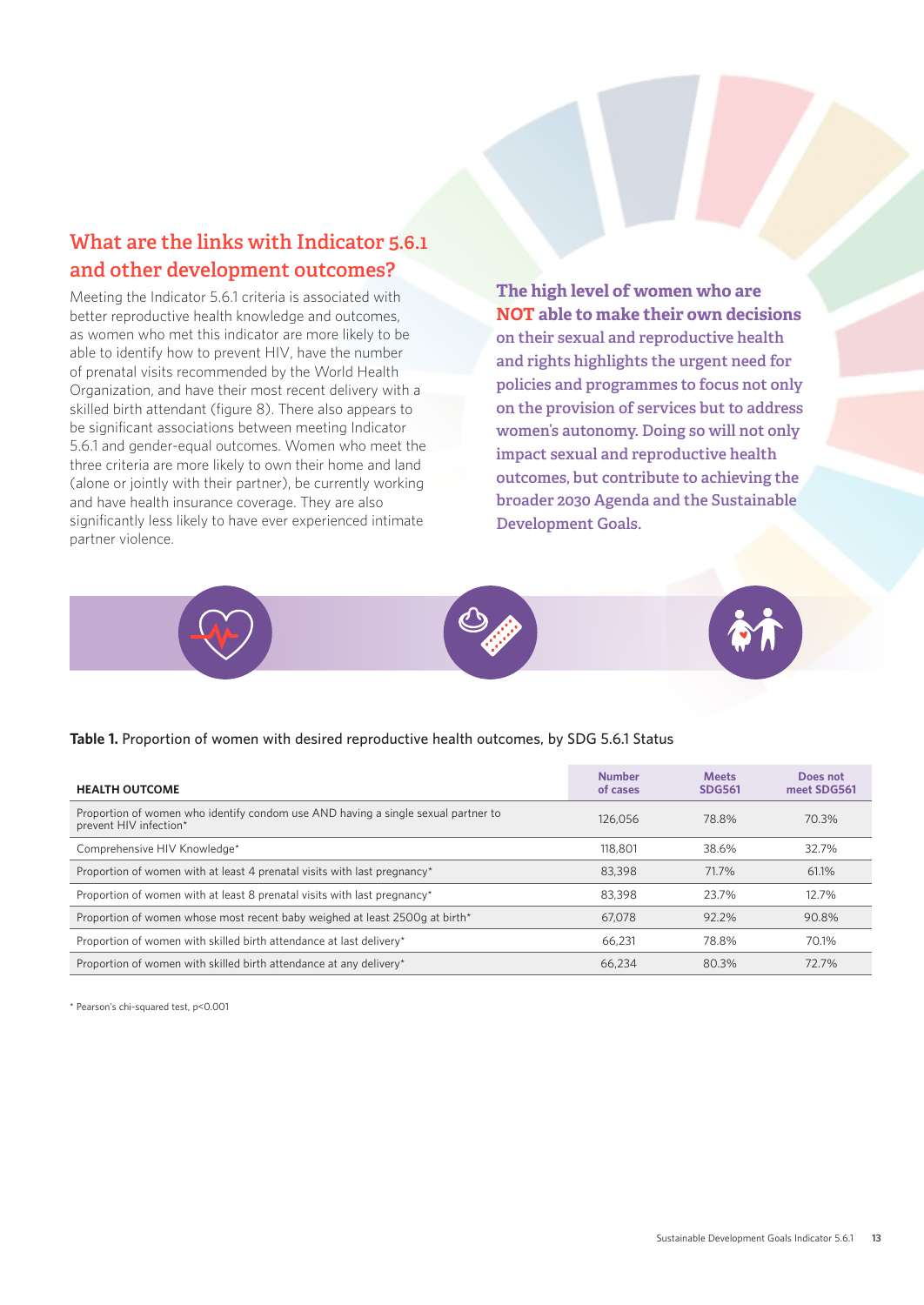**ANNEX 1 Proportion of women aged 15-49 years who make their own decisions regarding sexual and reproductive health and rights (including deciding on their own health care, deciding on the use of contraception; and can say no to sex); by country, most recent data 2007-2018.** 

| <b>COUNTRY</b>                   | Survey<br>Year | Reference<br>Year | <b>Decision making</b><br>on women's<br>own health care | Decision making<br>on use of<br>contraceptive | Say no<br>to sex | Women's decision making<br>on sexual and reproductive<br>health and rights (SDG 5.6.1) |
|----------------------------------|----------------|-------------------|---------------------------------------------------------|-----------------------------------------------|------------------|----------------------------------------------------------------------------------------|
| Albania                          | 2017-2018      | 2018              | 93.3                                                    | 83.8                                          | 84.2             | 68.6                                                                                   |
| Angola                           | 2015-2016      | 2016              | 77.3                                                    | 90.1                                          | 85.3             | 62.1                                                                                   |
| Armenia                          | 2015-2016      | 2016              | 96.6                                                    | 88.8                                          | 75.0             | 66.0                                                                                   |
| Benin                            | 2017-2018      | 2018              | 55.4                                                    | 89.5                                          | 61.6             | 35.7                                                                                   |
| <b>Burkina Faso</b>              | 2010           | 2010              | 31.5                                                    | 91.0                                          | 62.1             | 20.3                                                                                   |
| Burundi                          | 2016-2017      | 2017              | 72.0                                                    | 93.6                                          | 63.1             | 43.9                                                                                   |
| Cambodia                         | 2014           | 2014              | 91.3                                                    | 88.9                                          | 92.9             | 75.6                                                                                   |
| Cameroon                         | 2011           | 2011              | 47.8                                                    | 88.7                                          | 88.6             | 38.1                                                                                   |
| Chad                             | 2015           | 2015              | 47.2                                                    | 80.7                                          | 63.3             | 27.1                                                                                   |
| Comoros                          | 2012           | 2012              | 47.0                                                    | 71.3                                          | 47.4             | 20.8                                                                                   |
| Congo                            | 2012           | 2012              | 40.6                                                    | 87.3                                          | 70.8             | 26.8                                                                                   |
| Côte d'Ivoire                    | 2012           | 2012              | 42.9                                                    | 81.6                                          | 67.3             | 25.2                                                                                   |
| Democratic Republic of the Congo | 2014           | 2014              | 47.0                                                    | 84.7                                          | 73.8             | 30.7                                                                                   |
| Dominican Republic               | 2007           | 2007              | 88.2                                                    | 92.3                                          | 93.3             | 77.0                                                                                   |
| Ecuador                          | 2018           | 2018              | 99.5                                                    | 92.0                                          | 94.6             | 86.7                                                                                   |
| Eswatini                         | 2007           | 2007              | 71.7                                                    | 89.3                                          | 74.4             | 48.9                                                                                   |
| Ethiopia                         | 2016           | 2016              | 84.8                                                    | 94.4                                          | 53.0             | 45.2                                                                                   |
| Gabon                            | 2012           | 2012              | 60.2                                                    | 90.2                                          | 85.6             | 48.0                                                                                   |
| Gambia                           | 2013           | 2013              | 71.3                                                    | 84.2                                          | 64.3             | 40.5                                                                                   |
| Ghana                            | 2014           | 2014              | 82.1                                                    | 89.9                                          | 72.0             | 52.0                                                                                   |
| Guatemala                        | 2015           | 2015              | 76.7                                                    | 91.3                                          | 88.6             | 64.8                                                                                   |
| Guinea                           | 2018           | 2018              | 60.5                                                    | 85.1                                          | 54.8             | 28.9                                                                                   |
| Guyana                           | 2009           | 2009              | 91.8                                                    | 90.3                                          | 82.8             | 71.3                                                                                   |
| Haiti                            | 2016-2017      | 2017              | 78.1                                                    | 93.0                                          | 80.3             | 59.4                                                                                   |
| Honduras                         | 2012           | 2012              | 83.7                                                    | 88.0                                          | 94.2             | 70.3                                                                                   |
| Jordan                           | 2017-2018      | 2018              | 93.8                                                    | 93.0                                          | 68.7             | 60.7                                                                                   |
| Kenya                            | 2014           | 2014              | 80.5                                                    | 89.4                                          | 77.2             | 56.0                                                                                   |
| Kyrgyzstan                       | 2012           | 2012              | 93.7                                                    | 94.6                                          | 85.4             | 76.6                                                                                   |
| Lesotho                          | 2014           | 2014              | 90.5                                                    | 93.0                                          | 71.4             | 60.9                                                                                   |
| Liberia                          | 2013           | 2013              | 82.6                                                    | 89.2                                          | 91.6             | 67.2                                                                                   |
| Madagascar                       | 2009           | 2009              | 90.2                                                    | 92.6                                          | 87.9             | 73.6                                                                                   |
| Malawi                           | 2015-2016      | 2016              | 69.6                                                    | 92.5                                          | 70.0             | 46.7                                                                                   |
| Maldives                         | 2016-2017      | 2017              | 88.1                                                    | 92.8                                          | 71.4             | 57.9                                                                                   |
| Mali                             | 2018           | 2018              | 22.0                                                    | 76.7                                          | 30.8             | 7.7                                                                                    |
| Mongolia                         | 2018           | 2018              | 85.0                                                    | 83.9                                          | 80.3             | 63.2                                                                                   |
| Mozambique                       | 2011           | 2011              | 77.3                                                    | 84.7                                          | 67.0             | 49.1                                                                                   |
| Myanmar                          | 2016           | 2016              | 84.9                                                    | 97.9                                          | 81.4             | 67.5                                                                                   |
| Namibia                          | 2013           | 2013              | 90.6                                                    | 83.1                                          | 93.5             | 71.2                                                                                   |
| Nepal                            | 2016           | 2016              | 59.1                                                    | 85.2                                          | 91.4             | 47.7                                                                                   |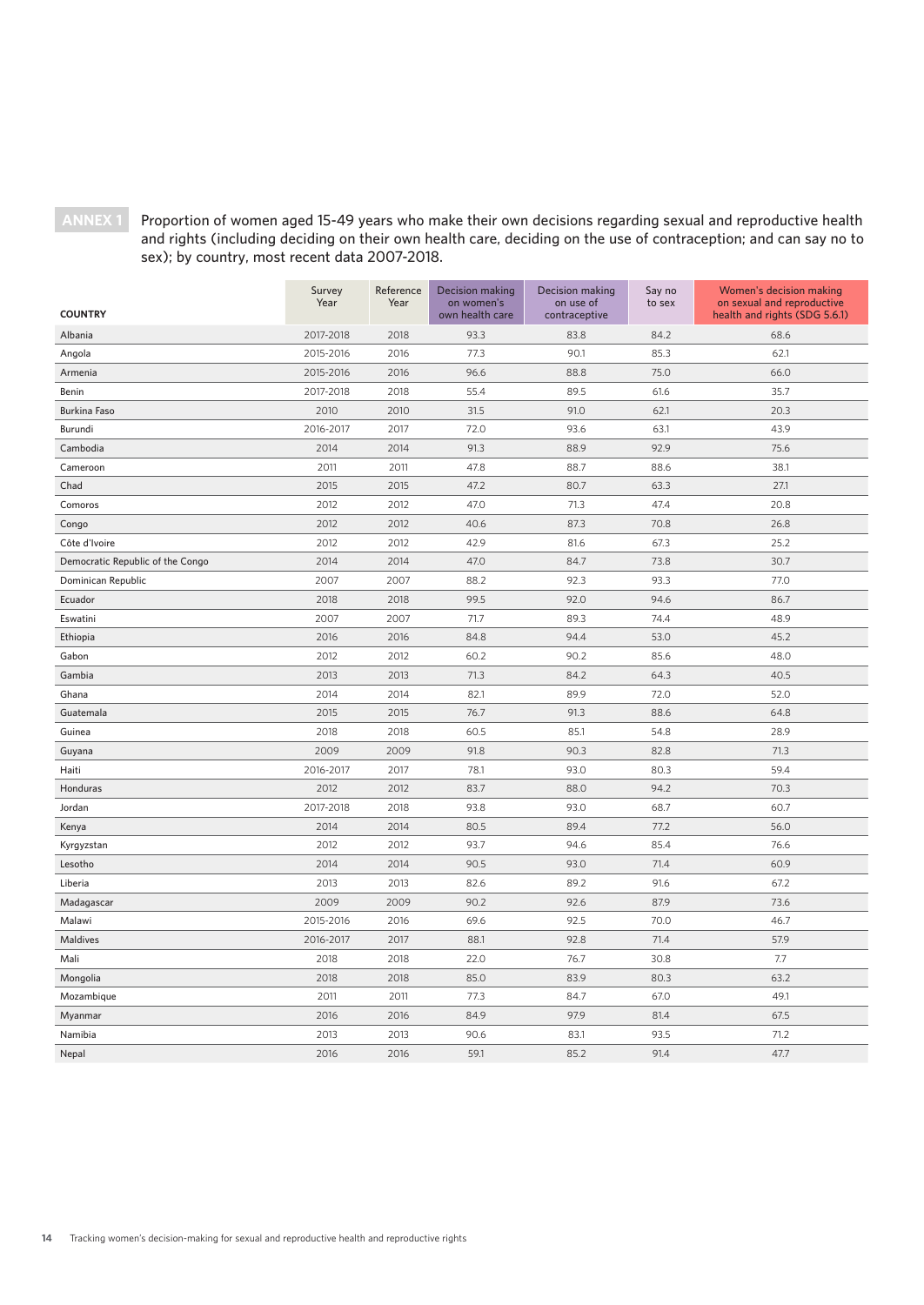| <b>COUNTRY</b>              | Survey<br>Year  | Reference<br>Year | Decision making<br>on women's<br>own health care | Decision making<br>on use of<br>contraceptive | Say no<br>to sex | Women's decision making<br>on sexual and reproductive<br>health and rights (SDG 5.6.1) |
|-----------------------------|-----------------|-------------------|--------------------------------------------------|-----------------------------------------------|------------------|----------------------------------------------------------------------------------------|
| Niger                       | 2012            | 2012              | 20.6                                             | 77.0                                          | 35.3             | 7.3                                                                                    |
| Nigeria                     | 2018            | 2018              | 68.2                                             | 89.6                                          | 70.0             | 46.3                                                                                   |
| Pakistan                    | 2017-2018       | 2018              | 58.0                                             | 94.1                                          | 64.0             | 40.3                                                                                   |
| Panama                      | 2014            | 2014              | 94.1                                             | 88.8                                          | 94.8             | 79.1                                                                                   |
| Philippines                 | 2017            | 2017              | 96.6                                             | 93.8                                          | 87.8             | 80.6                                                                                   |
| Rwanda                      | 2015            | 2015              | 84.2                                             | 97.9                                          | 83.4             | 69.5                                                                                   |
| São Tomé and Príncipe       | 2008            | 2008              | 69.4                                             | 78.4                                          | 79.3             | 46.2                                                                                   |
| Senegal                     | Continuous 2017 | 2017              | 30.7                                             | 84.6                                          | 19.2             | 6.9                                                                                    |
| Sierra Leone                | 2013            | 2013              | 60.1                                             | 82.2                                          | 79.0             | 40.2                                                                                   |
| South Africa                | 2016            | 2016              | 94.8                                             | 88.6                                          | 74.6             | 64.9                                                                                   |
| Tajikistan                  | 2017            | 2017              | 53.9                                             | 82.9                                          | 60.3             | 32.5                                                                                   |
| Timor-Leste                 | 2016            | 2016              | 94.1                                             | 94.1                                          | 43.5             | 39.6                                                                                   |
| Togo                        | 2014            | 2014              | 46.7                                             | 84.3                                          | 74.5             | 29.6                                                                                   |
| Uganda                      | 2016            | 2016              | 75.4                                             | 92.6                                          | 86.9             | 62.3                                                                                   |
| Ukraine                     | 2007            | 2007              | 97.5                                             | 94.9                                          | 86.3             | 81.0                                                                                   |
| United Republic of Tanzania | 2010            | 2010              | 66.4                                             | 88.6                                          | 75.9             | 46.8                                                                                   |
| Zambia                      | 2014            | 2014              | 75.8                                             | 83.2                                          | 71.0             | 46.6                                                                                   |
| Zimbabwe                    | 2015            | 2015              | 86.6                                             | 93.2                                          | 72.2             | 59.9                                                                                   |

|                                              | Reference<br>Year | Decision making<br>on women's | Decision making<br>on use of | Say no<br>to sex | Women's decision making<br>on sexual and reproductive |
|----------------------------------------------|-------------------|-------------------------------|------------------------------|------------------|-------------------------------------------------------|
| <b>GLOBAL AND REGIONAL</b>                   |                   | own health care               | contraceptive                |                  | health and rights (SDG 5.6.1)                         |
| <b>World (57)</b>                            | 2020              | 75.2                          | 91.1                         | 75.1             | 55.0                                                  |
| <b>Northern America and Europe (2)</b>       | 2020              | 97.4                          | 94.4                         | 86.2             | 80.5                                                  |
| Europe (2)                                   | 2020              | 97.4                          | 94.4                         | 86.2             | 80.5                                                  |
| Latin America and the Caribbean (7)          | 2020              | 87.2                          | 91.2                         | 91.4             | 74.1                                                  |
| <b>Central Asia and Southern Asia (5)</b>    | 2020              | 59.1                          | 91.9                         | 70.1             | 42.6                                                  |
| Central Asia (2)                             | 2020              | 72.3                          | 88.3                         | 71.9             | 52.9                                                  |
| Southern Asia (3)                            | 2020              | 58.3                          | 92.2                         | 70.0             | 42.0                                                  |
| Eastern Asia and South-eastern Asia (5)      | 2020              | 92.3                          | 94.3                         | 86.2             | 75.8                                                  |
| Eastern Asia (1)                             | 2020              | 85.0                          | 83.9                         | 80.3             | 63.2                                                  |
| South-eastern Asia (4)                       | 2020              | 92.5                          | 94.5                         | 86.4             | 76.0                                                  |
| Western Asia and Northern Africa (2)         | 2020              | 94.5                          | 91.9                         | 70.3             | 62.1                                                  |
| Western Asia (2)                             | 2020              | 94.5                          | 91.9                         | 70.3             | 62.1                                                  |
| Sub-Saharan Africa (36)                      | 2020              | 71.3                          | 89.6                         | 70.2             | 47.7                                                  |
| Landlocked developing countries (LLDCs) (18) | 2020              | 71.7                          | 90.5                         | 68.7             | 47.4                                                  |
| Least Developed Countries (LDCs) (30)        | 2020              | 71.1                          | 90.3                         | 72.4             | 49.6                                                  |
| Small Island Developing States (SIDS) (7)    | 2020              | 84.0                          | 92.1                         | 86.1             | 68.3                                                  |

**Note:** The number of countries with comparable survey data included in the regional aggregations is presented in parentheses.

**Source:** United Nations Population Fund, global databases, 2020. Based on the Demographic and Health Surveys (DHS), Multiple Indicator Cluster Surveys (MICS) and other national surveys<br>conducted in the 2007-2018 period.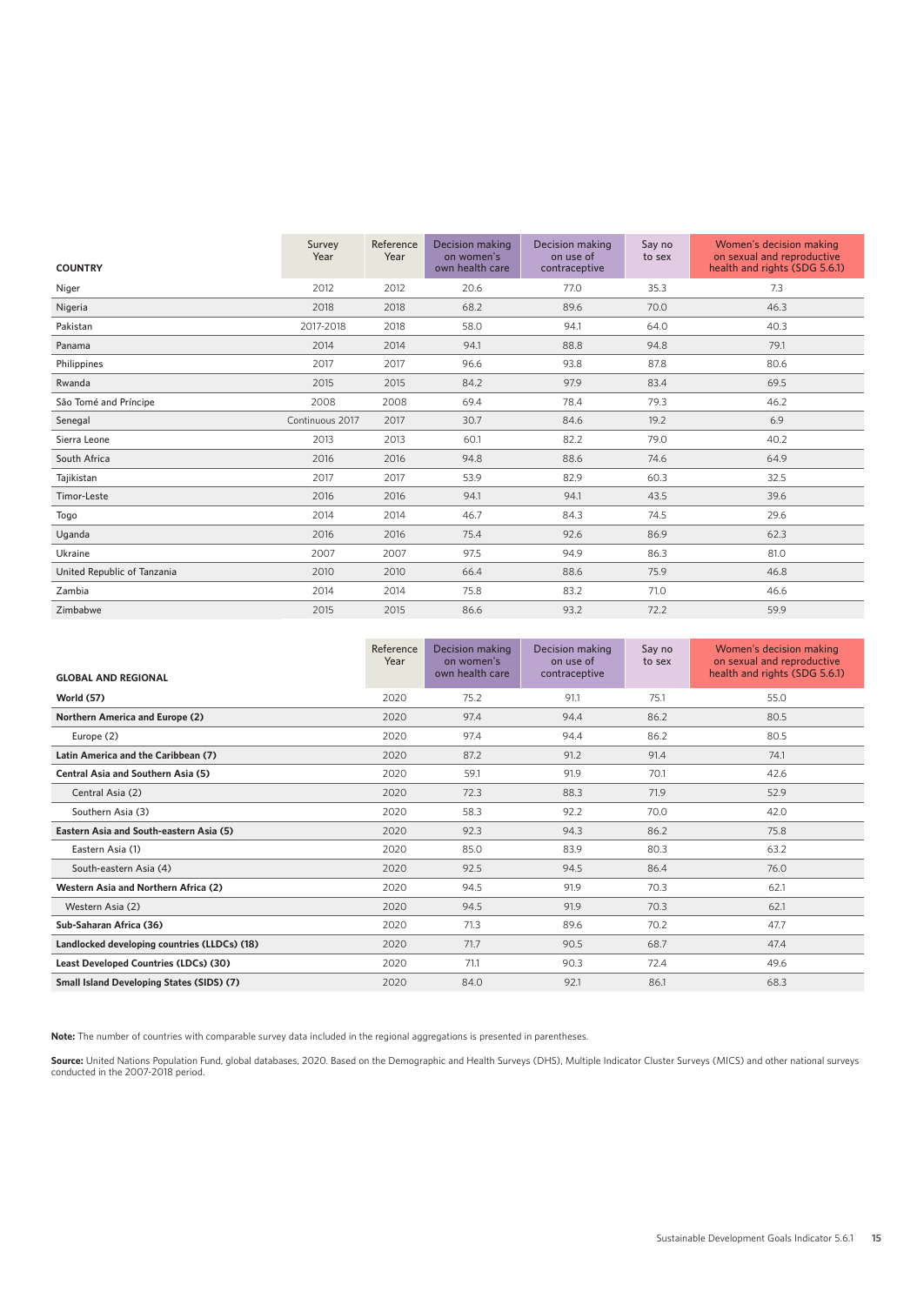**ANNEX 2 Changes in proportion of women aged 15-49 years who make their own decisions regarding sexual and reproductive health and rights (including deciding on their own health care, deciding on the use of contraception; and can say no to sex); by country.** 

|                                  | Survey<br>Year | Reference<br>Year | Decision making<br>on women's<br>own health care | Decision making<br>on use of<br>contraceptive | Say no<br>to sex | Women's decision making on<br>sexual and reproductive health<br>and rights (SDG 5.6.1) |
|----------------------------------|----------------|-------------------|--------------------------------------------------|-----------------------------------------------|------------------|----------------------------------------------------------------------------------------|
| Albania                          | 2017-2018      | 2018              | 93.3                                             | 83.8                                          | 84.2             | 68.6                                                                                   |
| Albania                          | 2009           | 2009              | 86.6                                             | 87.7                                          | 74.5             | 61.5                                                                                   |
| Armenia                          | 2015-2016      | 2016              | 96.6                                             | 88.8                                          | 75.0             | 66.0                                                                                   |
| Armenia                          | 2010           | 2010              | 95.1                                             | 82.8                                          | 80.7             | 64.3                                                                                   |
| Benin                            | 2017-2018      | 2018              | 55.4                                             | 89.5                                          | 61.6             | 35.7                                                                                   |
| Benin                            | 2012           | 2012              | 66.9                                             | 80.6                                          | 63.5             | 38.2                                                                                   |
| Benin                            | 2006           | 2006              | 55.3                                             | 86.0                                          | 80.6             | 41.1                                                                                   |
| Burundi                          | 2016-2017      | 2017              | 72.0                                             | 93.6                                          | 63.1             | 43.9                                                                                   |
| Burundi                          | 2010           | 2010              | 80.3                                             | 92.7                                          | 64.4             | 49.0                                                                                   |
| Cambodia                         | 2014           | 2014              | 91.3                                             | 88.9                                          | 92.9             | 75.6                                                                                   |
| Cambodia                         | 2010           | 2010              | 90.6                                             | 88.8                                          | 91.6             | 74.6                                                                                   |
| Democratic Republic of the Congo | 2014           | 2014              | 47.0                                             | 84.7                                          | 73.8             | 30.7                                                                                   |
| Democratic Republic of the Congo | 2007           | 2007              | 44.4                                             | 84.9                                          | 51.1             | 19.3                                                                                   |
| Ethiopia                         | 2016           | 2016              | 84.8                                             | 94.4                                          | 53.0             | 45.2                                                                                   |
| Ethiopia                         | 2011           | 2011              | 82.5                                             | 96.4                                          | 63.0             | 53.4                                                                                   |
| Ghana                            | 2014           | 2014              | 82.1                                             | 89.9                                          | 72.0             | 52.0                                                                                   |
| Ghana                            | 2008           | 2008              | 69.9                                             | 91.2                                          | 85.3             | 54.1                                                                                   |
| Guinea                           | 2018           | 2018              | 60.5                                             | 85.1                                          | 54.8             | 28.9                                                                                   |
| Guinea                           | 2012           | 2012              | 45.9                                             | 91.7                                          | 50.3             | 22.7                                                                                   |
| Haiti                            | 2016-2017      | 2017              | 78.1                                             | 93.0                                          | 80.3             | 59.4                                                                                   |
| Haiti                            | 2012           | 2012              | 70.7                                             | 91.4                                          | 85.4             | 56.3                                                                                   |
| Haiti                            | 2006           | 2006              | 64.2                                             | 95.2                                          | 87.3             | 53.6                                                                                   |
| Jordan                           | 2017-2018      | 2018              | 93.8                                             | 93.0                                          | 68.7             | 60.7                                                                                   |
| Jordan                           | 2012           | 2012              | 90.0                                             | 95.3                                          | 84.2             | 72.6                                                                                   |
| Lesotho                          | 2014           | 2014              | 90.5                                             | 93.0                                          | 71.4             | 60.9                                                                                   |
| Lesotho                          | 2009           | 2009              | 86.6                                             | 88.9                                          | 68.0             | 53.8                                                                                   |
| Malawi                           | 2015-2016      | 2016              | 69.6                                             | 92.5                                          | 70.0             | 46.7                                                                                   |
| Malawi                           | 2010           | 2010              | 59.4                                             | 89.4                                          | 75.8             | 42.2                                                                                   |
| Mali                             | 2018           | 2018              | 22.0                                             | 76.7                                          | 30.8             | 7.7                                                                                    |
| Mali                             | 2013           | 2013              | 18.0                                             | 81.0                                          | 28.5             | 6.5                                                                                    |
| Mali                             | 2006           | 2006              | 22.3                                             | 81.9                                          | 41.7             | 9.6                                                                                    |
| Namibia                          | 2013           | 2013              | 90.6                                             | 83.1                                          | 93.5             | 71.2                                                                                   |
| Namibia                          | 2007           | 2007              | 87.8                                             | 79.0                                          | 92.0             | 67.1                                                                                   |
| Nepal                            | 2016           | 2016              | 59.1                                             | 85.2                                          | 91.4             | 47.7                                                                                   |
| Nepal                            | 2011           | 2011              | 69.8                                             | 87.4                                          | 94.3             | 59.5                                                                                   |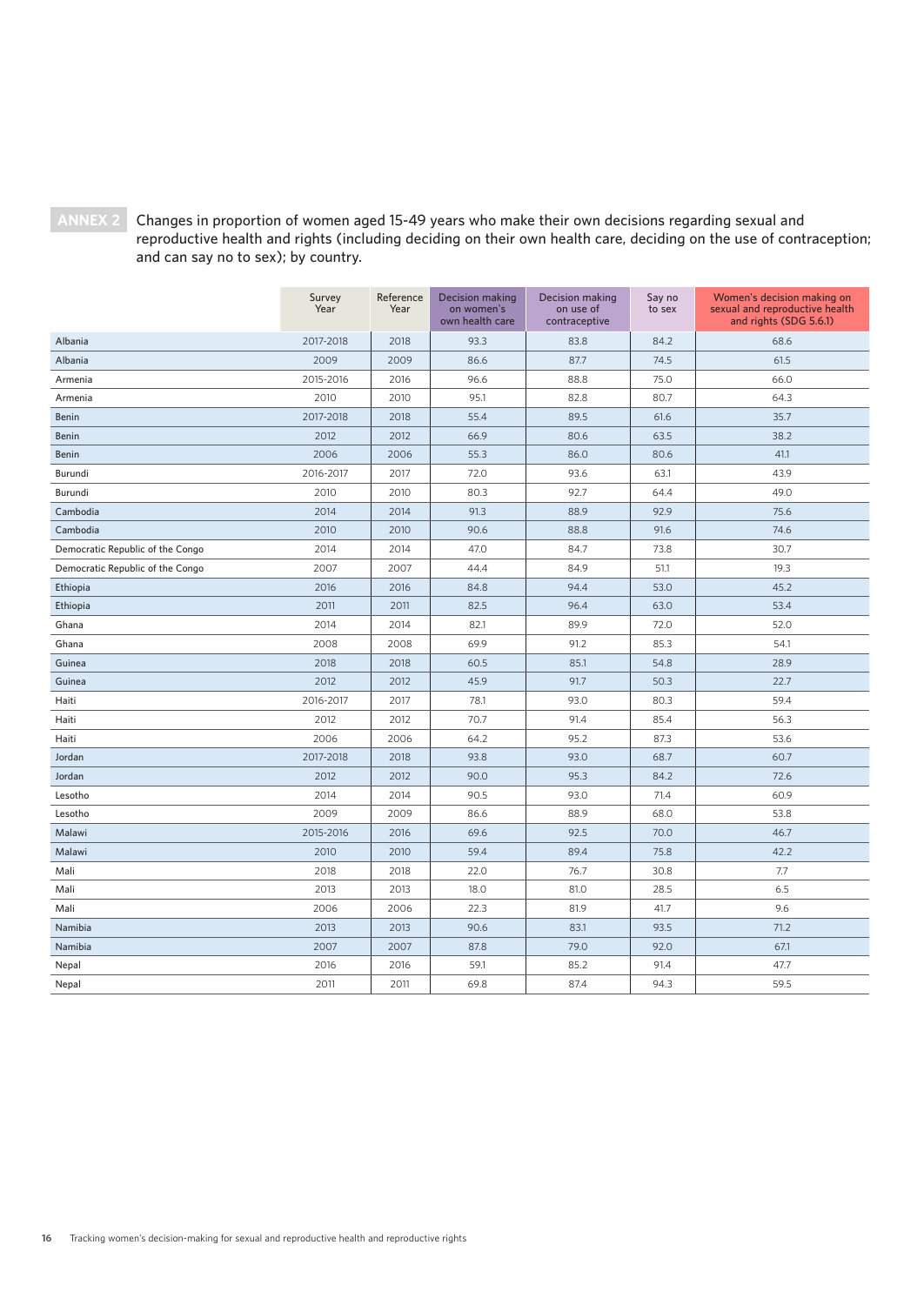|            | Survey<br>Year  | Reference<br>Year | <b>Decision making</b><br>on women's<br>own health care | Decision making<br>on use of<br>contraceptive | Say no<br>to sex | Women's decision making on<br>sexual and reproductive health<br>and rights (SDG 5.6.1) |
|------------|-----------------|-------------------|---------------------------------------------------------|-----------------------------------------------|------------------|----------------------------------------------------------------------------------------|
| Niger      | 2012            | 2012              | 20.6                                                    | 77.0                                          | 35.3             | 7.3                                                                                    |
| Niger      | 2006            | 2006              | 29.7                                                    | 75.1                                          | 31.4             | 9.3                                                                                    |
| Nigeria    | 2018            | 2018              | 68.2                                                    | 89.6                                          | 70.0             | 46.3                                                                                   |
| Nigeria    | 2013            | 2013              | 69.0                                                    | 84.6                                          | 82.8             | 50.8                                                                                   |
| Nigeria    | 2008            | 2008              | 66.9                                                    | 81.6                                          | 78.8             | 47.1                                                                                   |
| Rwanda     | 2015            | 2015              | 84.2                                                    | 97.9                                          | 83.4             | 69.5                                                                                   |
| Rwanda     | 2010            | 2010              | 74.5                                                    | 96.5                                          | 80.9             | 60.1                                                                                   |
| Senegal    | Continuous 2017 | 2017              | 30.7                                                    | 84.6                                          | 19.2             | 6.9                                                                                    |
| Senegal    | Continuous 2016 | 2016              | 18.6                                                    | 88.9                                          | 19.3             | 4.9                                                                                    |
| Senegal    | Continuous 2015 | 2015              | 24.0                                                    | 87.5                                          | 24.3             | 7.1                                                                                    |
| Senegal    | 2011            | 2011              | 37.2                                                    | 83.2                                          | 35.5             | 13.2                                                                                   |
| Tajikistan | 2017            | 2017              | 53.9                                                    | 82.9                                          | 60.3             | 32.5                                                                                   |
| Tajikistan | 2012            | 2012              | 60.2                                                    | 86.2                                          | 70.4             | 40.9                                                                                   |
| Uganda     | 2016            | 2016              | 75.4                                                    | 92.6                                          | 86.9             | 62.3                                                                                   |
| Uganda     | 2011            | 2011              | 61.7                                                    | 89.4                                          | 88.6             | 49.0                                                                                   |
| Uganda     | 2006            | 2006              | 62.8                                                    | 90.0                                          | 82.3             | 48.0                                                                                   |
| Zambia     | 2014            | 2014              | 75.8                                                    | 83.2                                          | 71.0             | 46.6                                                                                   |
| Zambia     | 2007            | 2007              | 66.5                                                    | 79.8                                          | 71.9             | 39.5                                                                                   |
| Zimbabwe   | 2015            | 2015              | 86.6                                                    | 93.2                                          | 72.2             | 59.9                                                                                   |
| Zimbabwe   | 2011            | 2011              | 84.5                                                    | 88.5                                          | 75.8             | 58.8                                                                                   |
| Zimbabwe   | 2006            | 2006              | 83.5                                                    | 91.5                                          | 68.1             | 52.5                                                                                   |

**Source:** United Nations Population Fund, global databases, 2020. Based on the Demographic<br>and Health Surveys (DHS), Multiple Indicator Cluster Surveys (MICS) and other national<br>surveys.

# Endnotes

- 1 Reported as: Extent to which countries have laws and regulations that guarantee full and equal access to women and men aged 15 years and older to sexual and reproductive health care, information and education).
- 2 SDG geographic regions, based on the geographic regions defined under the Standard Country or Area Codes for Statistical Use (known as M49) of the United Nations Statistics Division.
- 3 Select countries with larger variations in each type of decisions are presented in the figures.
- 4 The wealth quintiles refer to the household wealth quintile the woman is in within her particular country, not the wealth quintiles of the entire sample.